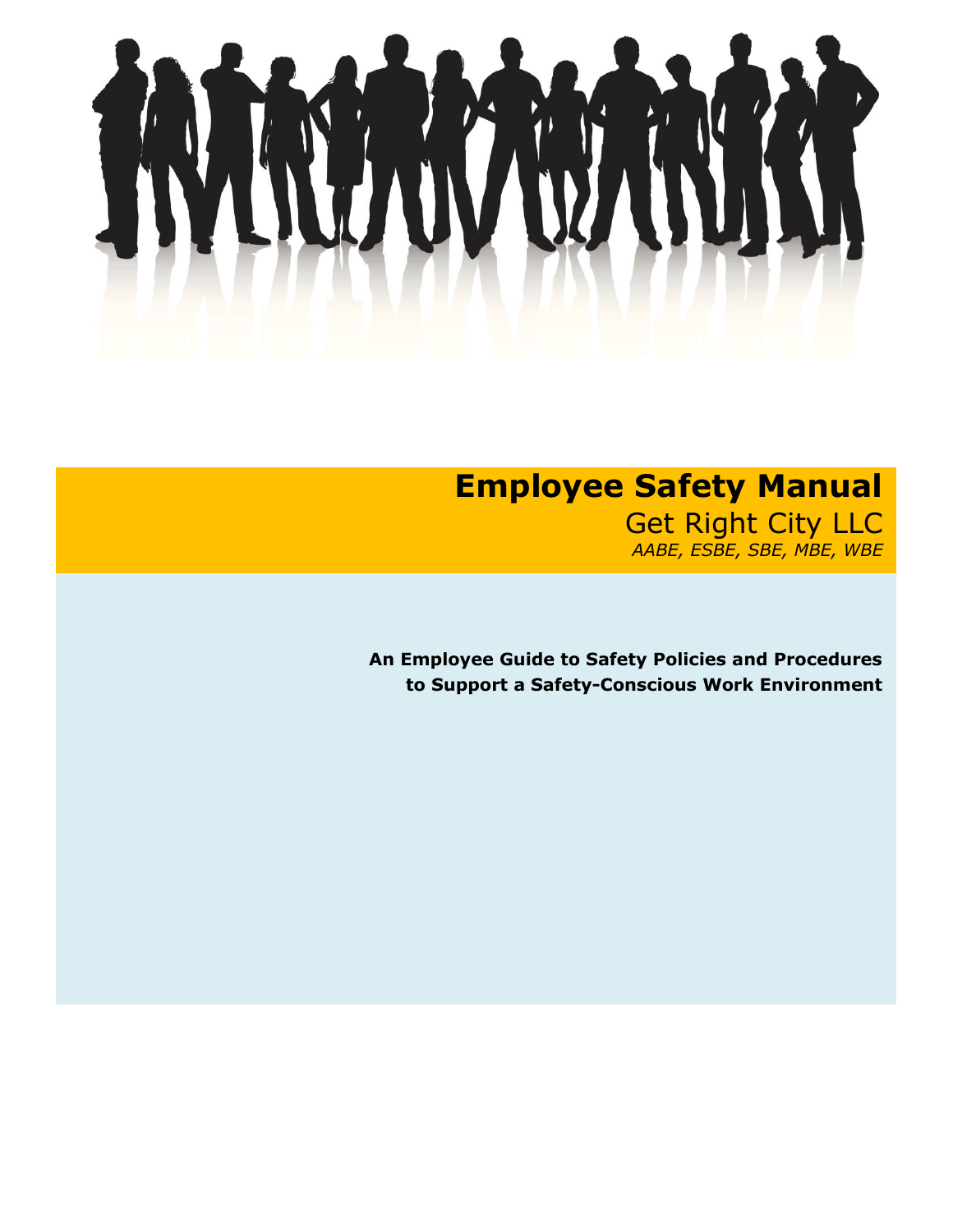Get Right City LLC recognizes that our people drive the business. As our most critical resource, employees will be safeguarded through training, provision of appropriate work surroundings, and procedures that foster protection of health and safety. All work conducted by Get Right City LLC's employees will take into account the intent of this policy. No duty, no matter what its perceived result, will be deemed more important than employee health and safety.

Get Right City LLC is firmly committed to the safety of our employees. We will do everything possible to prevent workplace accidents and we are committed to providing a safe working environment for all employees.

We value our employees not only as employees but also as human beings critical to the success of their family, the local community, and Get Right City LLC.

Employees are encouraged to report any unsafe work practices or safety hazards encountered on the job. All accidents/incidents (no matter how slight) are to be immediately reported to the supervisor on duty.

A key factor in implementing this policy will be the strict compliance to all applicable federal, state, local, and Company policies and procedures. Failure to comply with these policies may result in disciplinary actions.

Respecting this, Get Right City LLC will make every reasonable effort to provide a safe and healthful workplace that is free from any recognized or known potential hazards. Additionally, Get Right City LLC subscribes to these principles:

- 1. All accidents are preventable through implementation of effective Safety and Health Control policies and programs.
- 2. Safety and Health controls are a major part of our work every day.
- 3. Accident prevention is good business. It minimizes human suffering, promotes better working conditions for everyone, holds Get Right City LLC in higher regard with customers and increases productivity. This is why we will comply with all safety and health regulations that apply to the course and scope of operations.
- 4. Management is responsible for providing the safest possible workplace for Employees. Consequently, management of Get Right City LLC is committed to allocating and providing all of the resources needed to promote and effectively implement this safety policy.
- 5. Employees are responsible for following safe work practices and company rules, and for preventing accidents and injuries. Management will establish lines of communication to solicit and receive comments, information, suggestions and assistance from employees where safety and health are concerned.
- 6. Management and supervisors of Get Right City LLC will set an exemplary example with good attitudes and strong commitment to safety and health in the workplace. Toward this end, management must monitor company safety and health performance, and work environment and conditions to ensure that program objectives are achieved.
- 7. Our safety program applies to all employees and persons affected or associated in any way by the scope of this business. Everyone's goal must be to constantly improve safety awareness and to prevent accidents andinjuries.

Everyone at Get Right City LLC must be involved and committed to safety. This must be a team effort. Together, we can prevent accidents and injuries. Together, we can keep each other safe and healthy in the workplace.

Director of Operations Risk Manager 12/22/2015

12/22/2015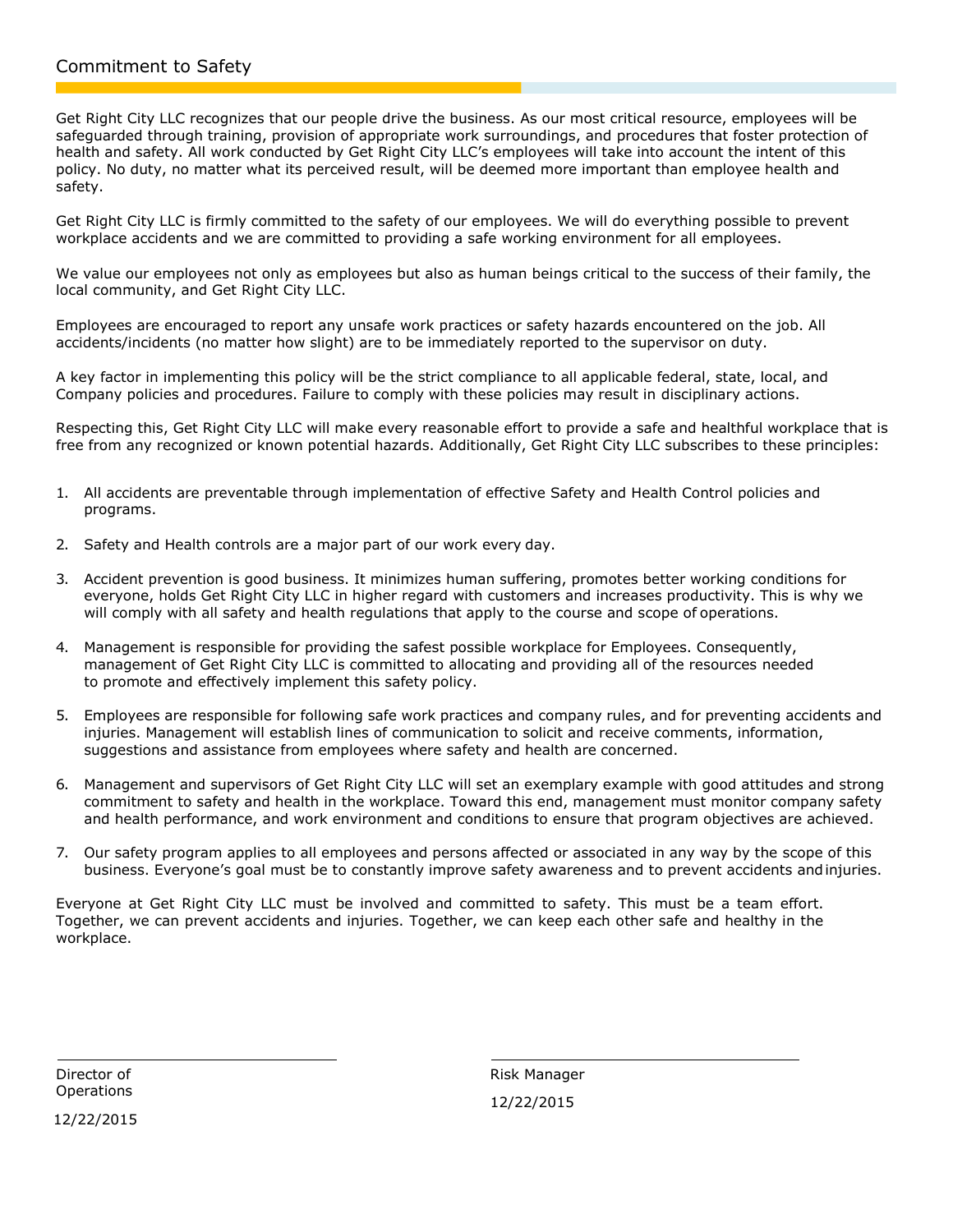a na matang

| ACCESS TO EMPLOYEE EXPOSURE & MEDICAL RECORDS 12 |  |
|--------------------------------------------------|--|
|                                                  |  |
| MOTOR VEHICLE RECORD (MVR) GRADING CRITERIA14    |  |
|                                                  |  |
|                                                  |  |
|                                                  |  |
|                                                  |  |
|                                                  |  |

a sa sa salawan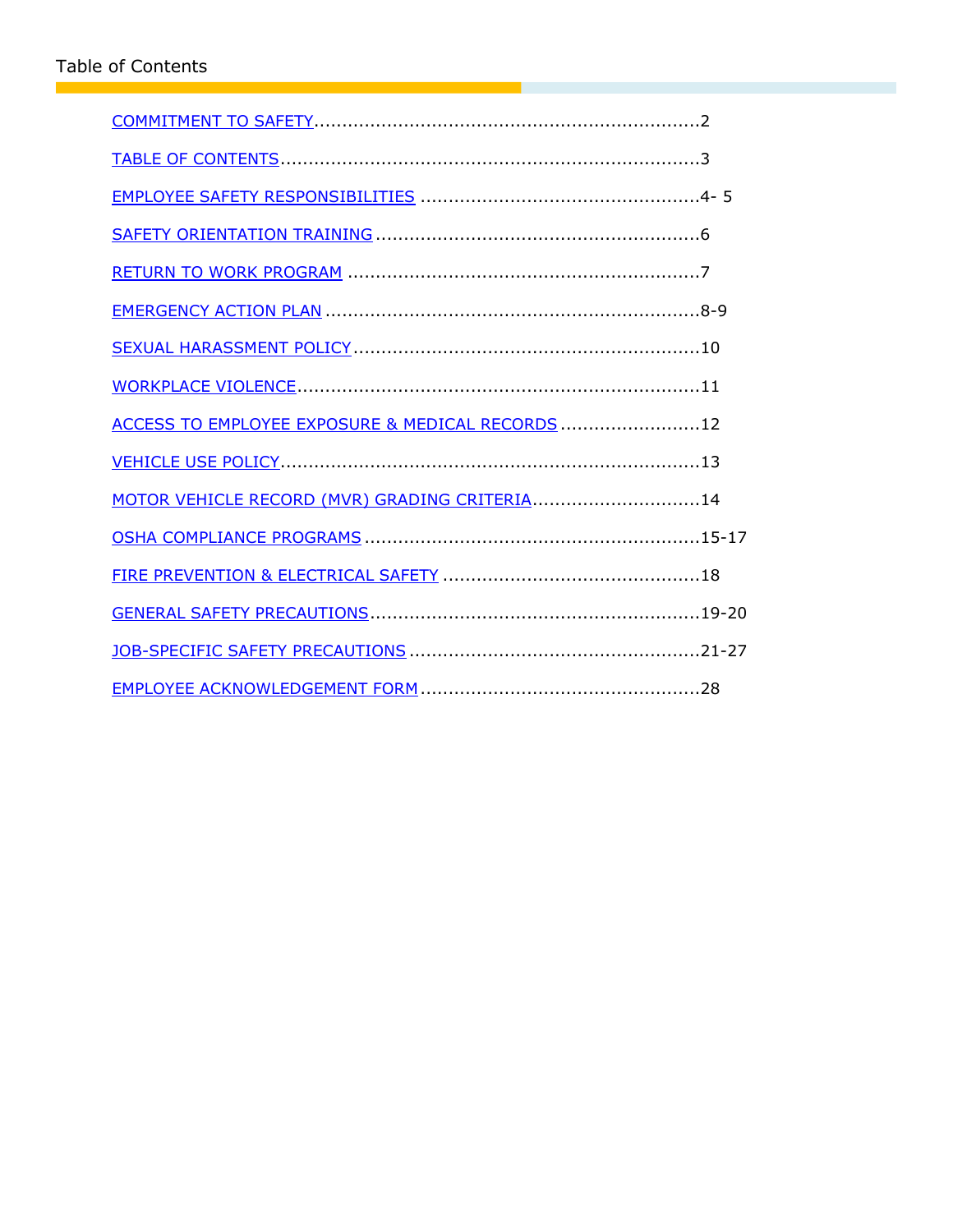The primary responsibility of the employees of Get Right City LLC is to perform their duties in a safe manner in order to prevent injury to themselves and others.

As a condition of employment, employees MUST become familiar with, observe, and obey Get Right City LLC's rules and established policies for health, safety, and preventing injuries while at work. Additionally, employees MUST learn the approved safe practices and procedures that apply to their work.

Before beginning special work or new assignments, an employee should review applicable and appropriate safety rules.

If an employee has any questions about how a task should be done safely, they are under instruction *NOT* to begin the task until they discuss the situation with their supervisor. Together, they will determine the safe way to do the job.

If, after discussing a safety situation with their supervisor, an employee still has questions or concerns, they are required to contact the Safety Coordinator.

*NO EMPLOYEE IS EVER REQUIRED* to perform work that he or she believes is unsafe, or that he or she thinks is likely to cause injury or a health risk to themselves or others.

## **General Safety Rules**

#### **Conduct**

Horseplay, practical jokes, etc., are forbidden. Employees are required to work in an injury-free manner displaying accepted levels of behavior. Conduct that places the employee or others at risk, or which threatens or intimidates others, is forbidden.

#### **Drugs and Alcohol**

Use and/or possession of illegal drugs or alcohol on company property or on company time are forbidden. Reporting for work while under the influence of illegal drugs or alcohol is forbidden.

#### **Housekeeping**

You are responsible to keep your work area clean and safe. Clean-up several times throughout the day, disposing of trash and waste in approved containers, wiping up any drips/spills immediately, and putting equipment and tools away as you are finished with them.

The following areas must remain clear of obstructions:

- Aisles/exits
- Fire extinguishers and emergency equipment
- All electrical breakers, controls, and switches

#### **Injury Reporting**

All work-related injuries must be reported to your supervisor immediately. Failure to immediately report injuries can result in loss of Workers' Compensation benefits. After each medical appointment resulting from a workrelated injury, you must contact your supervisor to discuss your progress. You must also give your supervisor any paperwork that you received at the appointment.

Get Right City LLC provides Transitional Return to Work (light duty) jobs for persons injured at work. Transitional work is meant to allow the injured or ill employee to heal under a doctor's care while she/he remains productive. Employees are required to return to work immediately upon release.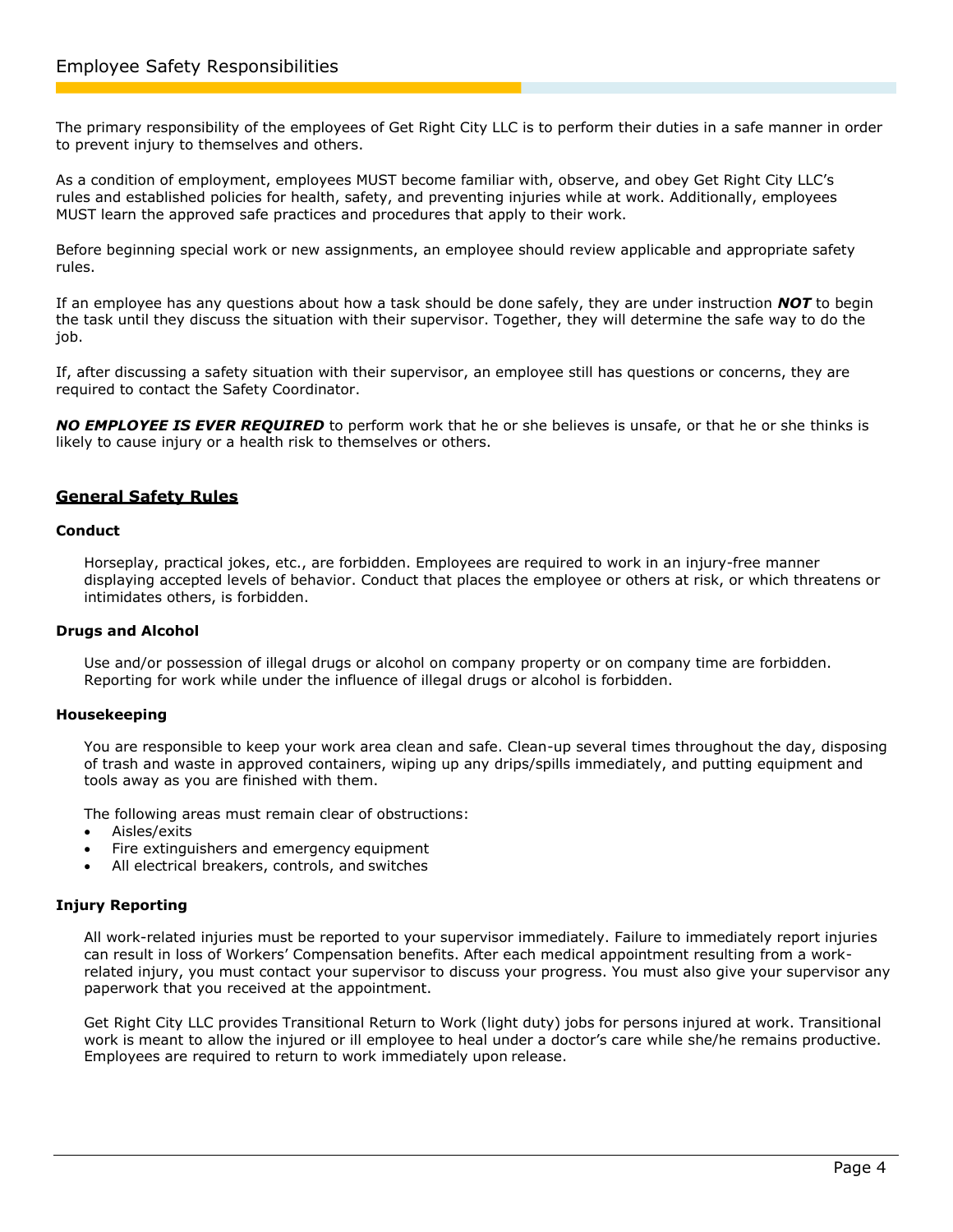#### <span id="page-4-0"></span>**Off-Site Safety**

- a. Employees of Get Right City LLC are required to follow all safety and security procedures during off-site visits.
- b. If your contact person does not advise you regarding safety hazards, consider the following:
	- Emergency exit location(s);
	- Keep your eye on the path you are walking and avoid any tripping/slipping hazards. When on stairs maintain three-point contact (hand on rail and feet on stairs);
	- When visiting construction sites, eye protection, hearing protection and hard hats are required. This equipment will be in the possession of the Get Right City LLC employee and not provided by the client
	- Wear shoes that support your feet and are slip resistant.
	- Avoid clothing that is either constrictive or too loose; loose clothing can get caught in machinery or other equipment.

These rules are established to help you stay safe and injury free. Violation of the above rules, or conduct that does not meet minimum accepted work standards, may result in discipline, up to and including discharge.

When working at a customer location, employees are required to follow the above rules, as well as all customer rules and procedures, and work in a manner that reflects positively on the company. Before operating any equipment at a customer location, permission must first be secured from the customer contact.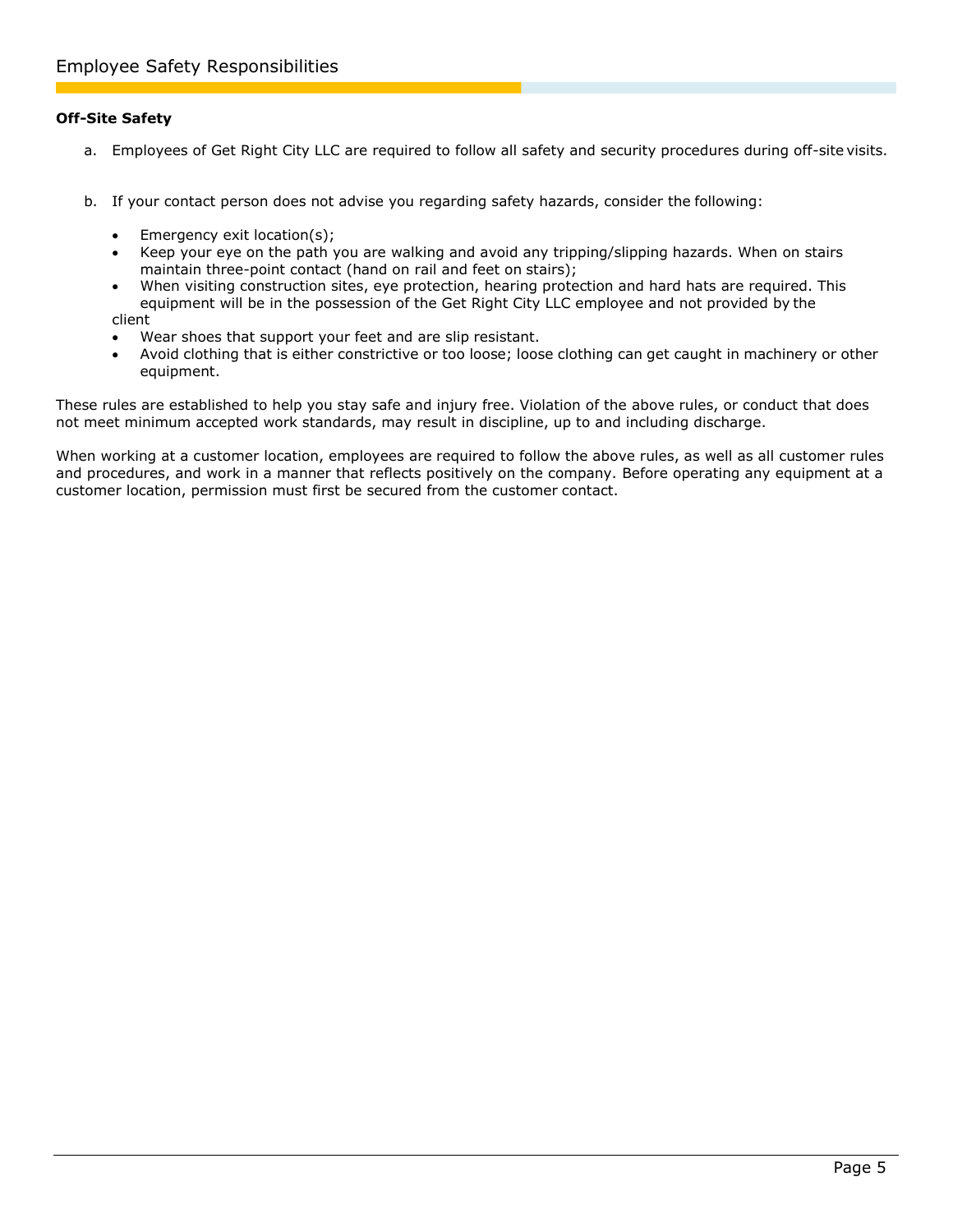The Company is committed to providing safety and health related orientation and training for all employees at all levels of the Company. The Company will maintain and support a program to educate and familiarize employees with safety and health procedures, rules, and safe work practices. The training subjects and materials have been developed using industry best practices criteria and site-specific data.

The training may include, but not be limited to the following:

- 1. Company specific accident and incident data
- 2. Hazards associated with the work area
- 3. Hazards associated with a specific job or task
- 4. Operation of specific equipment
- 5. Personal protective equipment
- 6. Emergency procedures
- 7. Employee accident reporting requirements
- 8. Return to work program
- 9. Any OSHA required training not included or addressed above

#### **Periodic Inspections**

It is the policy of our Company that workplaces are subject to periodic safety and health inspections to ensure implementation and execution of our policies and procedures as relates to employees, contractors, and vendors.

All employees are responsible for cooperating during these inspections and managers and supervisors are responsible for initiating corrective actions to improve items discovered during the walk-through inspection.

## **Incident Reporting**

- 1. Any work-related injury or suspected injury must be reported immediately to your supervisor, Job Site Foreman and to Human Resources. An Incident Report form must be completed. Failure to promptly report an injurymay result in disciplinary action.
- 2. Human Resources will issue an Injury Form for the injured employee to take to the treating medical practitioner. The employee must return this form to Human Resources by the next business day.
- 3. After each practitioner appointment, the employee must report to his/her supervisor and Human Resources to review his/her progress.
- 4. Get Right City LLC provides light duty work for employees recovering from injury. Employees are required to return to light duty work immediately upon release.
- 5. An accident investigation will be conducted to determine the root cause of the accident. The injured employee will be asked to participate in the investigation.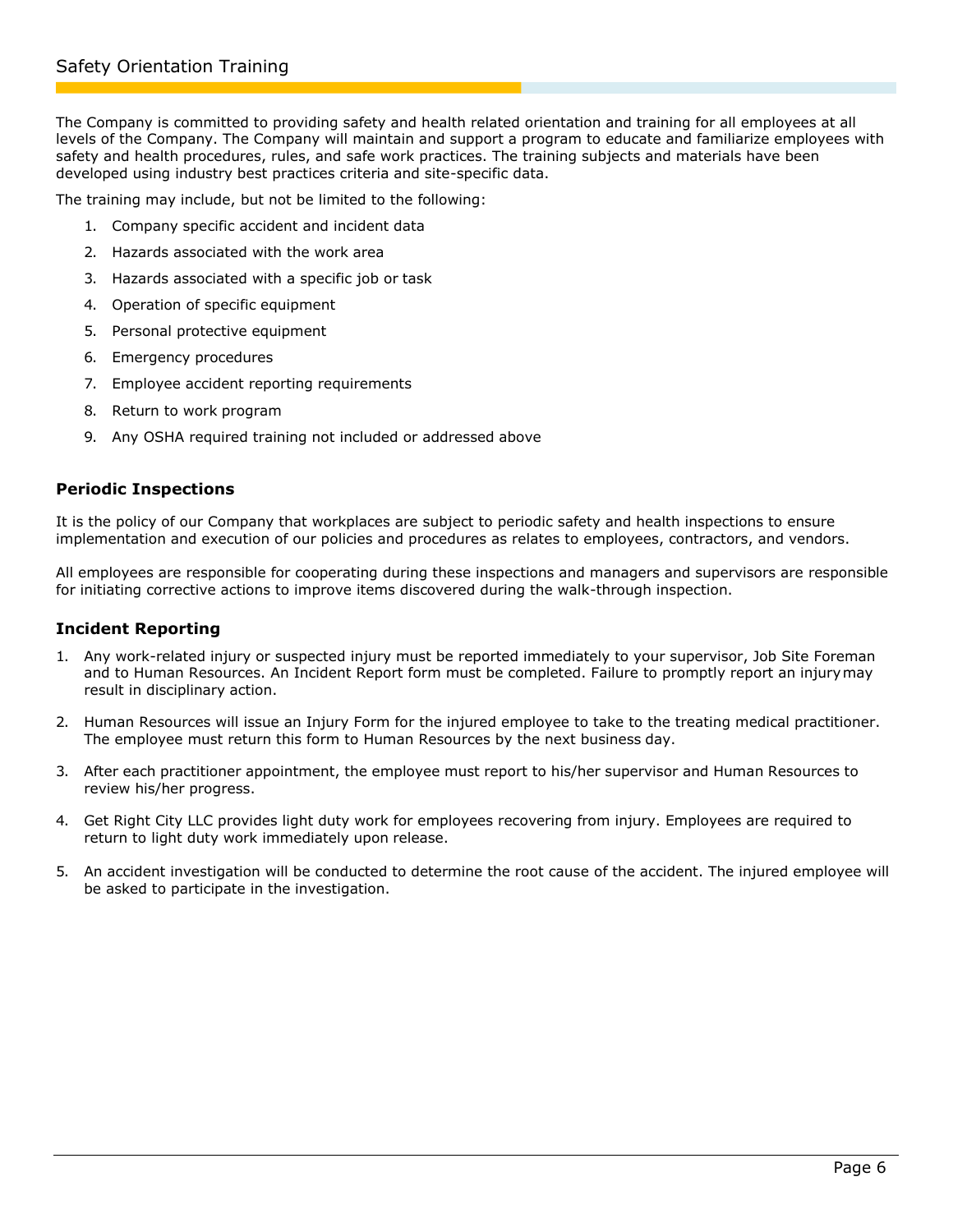It is our goal to prevent work-related injuries from happening. We are always concerned when one of our employees is injured or ill due to a work-related condition. We believe that such absences cost both Get Right City LLC and its employees. We want our injured employees to get the best possible medical treatment immediately to assure the earliest possible recovery and return to work.

Get Right City LLC has a workers' compensation program available for employees who have suffered work-related injuries. The program's administrator will determine, based upon their guidelines, whether you are eligible for wage loss or medical expenses under that program.

Get Right City LLC wants to provide meaningful work activity for all employees who become unable to perform all, or portions, of their regular work assignment. Thus, we have implemented a Return to Work program, which includes transitional or light duty work. The Return to Work program is temporary, not to exceed six months.

#### **Employee Procedures**

- All work-related injuries should always be reported immediately to your supervisor no later than the end of the shift on which the injury occurs.
- If a **post-accident drug screen** is not performed the **same day** as the injury, the employee will only be paid up to one hour while taking time out to have the drug screen sample collected.
- You must complete and sign a Report of Injury or Illness form.
- When medical treatment is sought, the injured employee must advise their supervisor that they are seeking treatment and obtain a Return to Work Evaluation form. Regardless of the choice of physicians, the Return to Work form must be completed for each practitioner visit. Get Right City LLC will not accept a general note stating that you are only to be off of work.
- Under this program, temporary light duty work is available for up to sixty (60) days (with a review of your progress every 30 days) while you are temporarily unable to work in your regular job capacity. Transitional or light duty work beyond sixty (60) days, up to a maximum of six (6) months, will be evaluated on a case-bycase basis.
- If you are unable to return to your regular job, but are capable of performing transitional duty, you must return to transitional duty. Failure to do so will result in your not being eligible for full disability benefits under the workers' compensation program, and may result in disqualification for certain employee benefits and, in some cases, be a basis for termination.
- Employees who are unable to work and whose absences Get Right City LLC approves must keep us informed on a weekly basis of their status. Failure to do so will result in a reduction in benefits available and discipline, up to and including termination from employment.
- If you are unable to return to your regular job or transitional duty, your absence must be approved under the Family Medical Leave Act (FMLA) program. For this purpose, you need to complete a Family Medical Leave Request form and submit it to the Human Resources Department. You must also have your practitioner complete both the Return to Work Evaluation form and Return to Work Request / Physician's Authorization form.
- Employees who are not eligible for leave under FMLA must return to light duty or regular work if at all possible. If you are unable to return to any available work, your job position may be filled after a reasonable time. When able to do so, you will be entitled to return to a suitable position, if available and consistent with any limitations. However, you must keep us regularly informed of your status and any changes in your condition.
- Employees must provide a Return to Work form indicating they are capable of returning to full duty. Permanent restrictions will be evaluated on a case-by-case basis and relate to the performance of essential job functions. No permanent light duty positions will be created.
- Cooperate with our third-party administrator and provide accurate and complete information as soon as possible so that you receive all benefits to which you are entitled. If you have problems or concerns, please contact your Job Site Foreman and the Human Resources Department.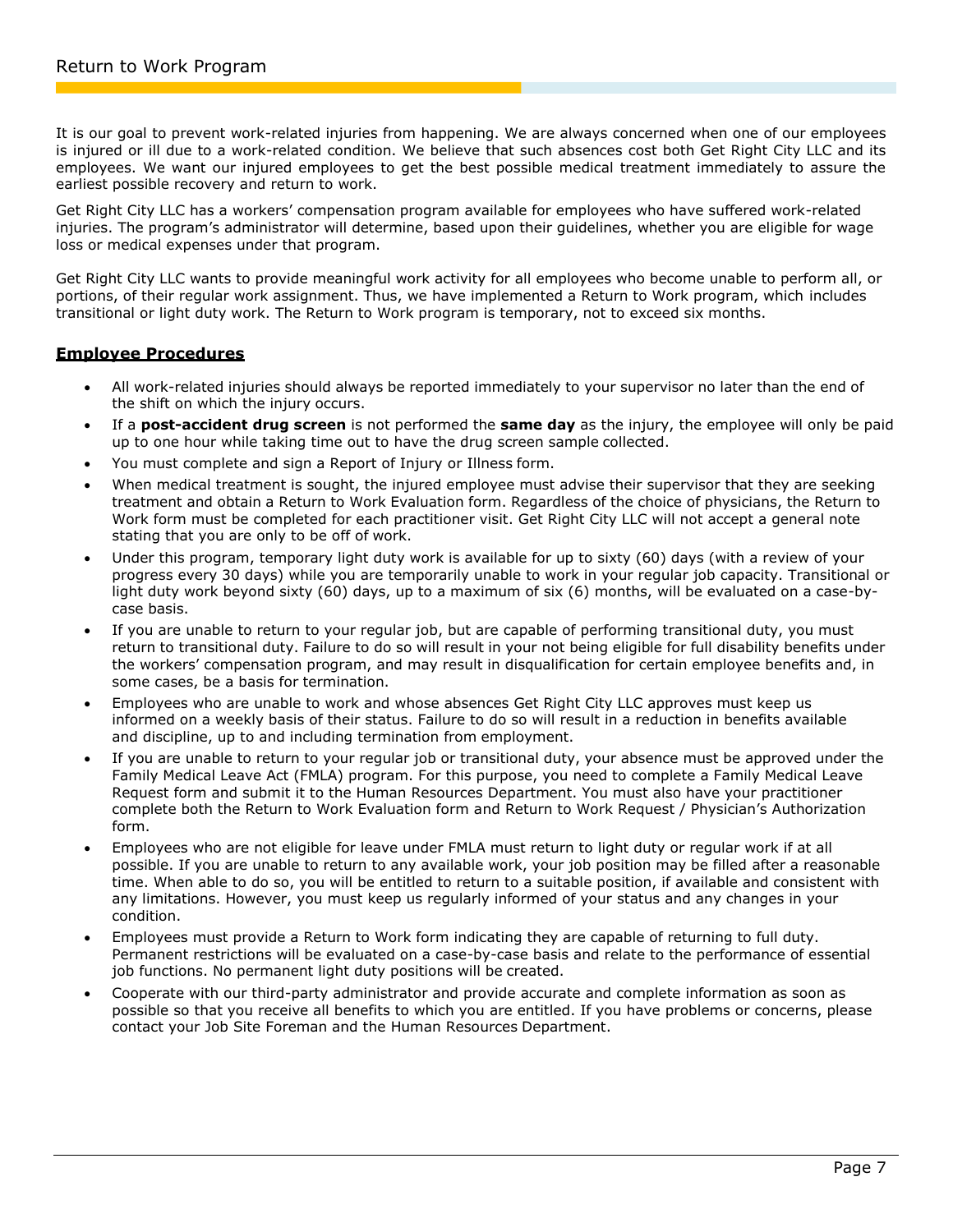#### **General Emergency Guidelines**

- Stay calm and think through your actions
- Know the emergency numbers:
- Fire/Police/Ambulance 911
- Internal Emergency Number 210-807-1444
- Human Resources Direct Number
- Operator Direct Number
- Know where the exits are located
- In the event of any emergency, do not take elevators; use the stairs
- Do not hesitate to call or alert others if you believe that an emergency is occurring; you will not get in trouble.
- First aid supplies and emergency equipment are located on each jobsite for use by those who are authorized and properly trained

## **Evacuation**

- Employees will be notified of a fire alarm either by the fire alarm system or by a paged announcement.
- Upon becoming aware of a fire alarm, employees should immediately evacuate the job site. Do not delay evacuation to get personal belongings or to wait for co-workers. Also, all doors should be closed as the last person passes through. (Note: never use elevators during fire alarm situations).
- Supervisors should be the last persons to leave the area. Check the job site to be sure that all personnel have evacuated.
- Any employee having mobility, visual, hearing, or other condition, which may hinder them from becoming aware of an emergency or evacuating, should request special assistance through Human Resources.
- Upon exiting the building, all personnel should report for a headcount.
- If any employee is missing, an immediate report should be made to the incident commander who will inturn report to the first available fire department officer.
- Employees should stay together in a group so that periodic updates on the situation can be issued.
- The order to re-occupy a job site or building will be issued by the incident commander.
- In the event of inclement weather, the incident commander will make arrangements for all personnelto move to shelter.

## **Fire Safety**

- Alert other persons in the immediate hazard area.
- Activate a fire alarm to page an emergency announcement.
- If you have been trained, you can decide to use a fire extinguisher following these instructions:
	- -P=Pull the safety pin
	- -A=Aim the nozzle at the base of the fire
	- -S=Squeeze the operating lever
	- -S=Sweep side to side covering the base of the fire

*\*When using a fire extinguisher, always stay between the fire and an exit; stay low and back away when the fire is extinguished.*

*\*Never feel that using a fire extinguisher is required. If the fire is too hot, too smoky or you are frightened, evacuate.*

• Have someone notify the incident commander of where the emergency is located. He/she will relay this information to the fire department.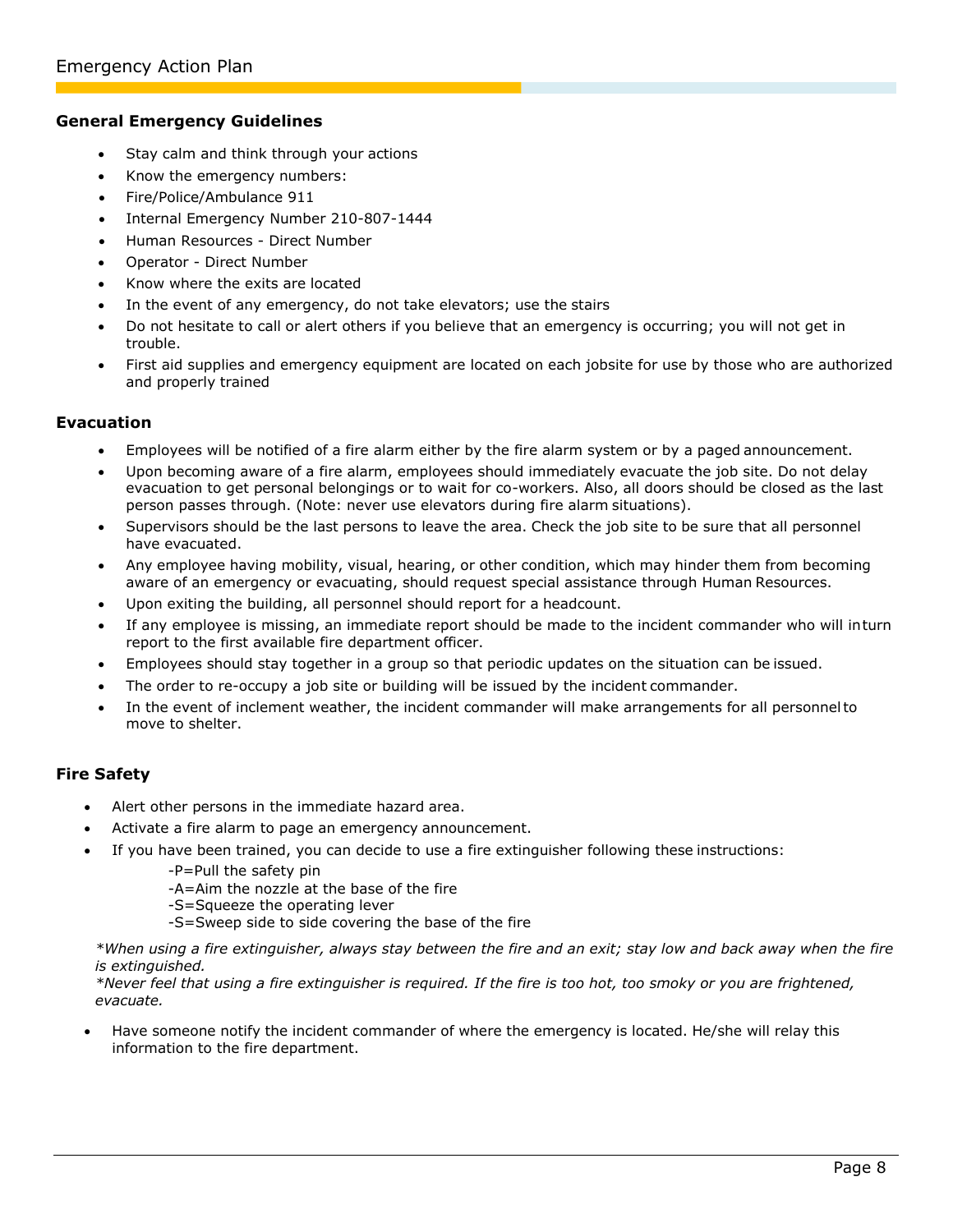## **Medical Emergency**

- Upon discovering a medical emergency, call 911.
- Notify the supervisor and report the nature of the medical emergency and location.
- Stay with the person involved, being careful not to come in contact with any bodily fluids.
- Send two persons (greeters) to the entrance to await the fire department. One person should call and hold an elevator car. Often two fire department units will arrive, so the second greeter should wait at the entrance to receive the second unit while the first greeter escorts the fire dept. personnel to the scene.
- Employees in the immediate vicinity of the emergency, but not directly involved, should leave the area.
- Human Resources will make any necessary notifications to family members of the person suffering the medical emergency

#### **Severe Weather**

- The supervisor will monitor a weather alert radio. If a severe weather report is issued, she/he will immediately inform all employees.
- Employees will shut down all equipment and will be instructed where to go for safety. The supervisor will take the weather radio with her/him. When the severe weather warning is cancelled, she/he will send runners to advise that it is safe to return to work areas. A general announcement will also be made.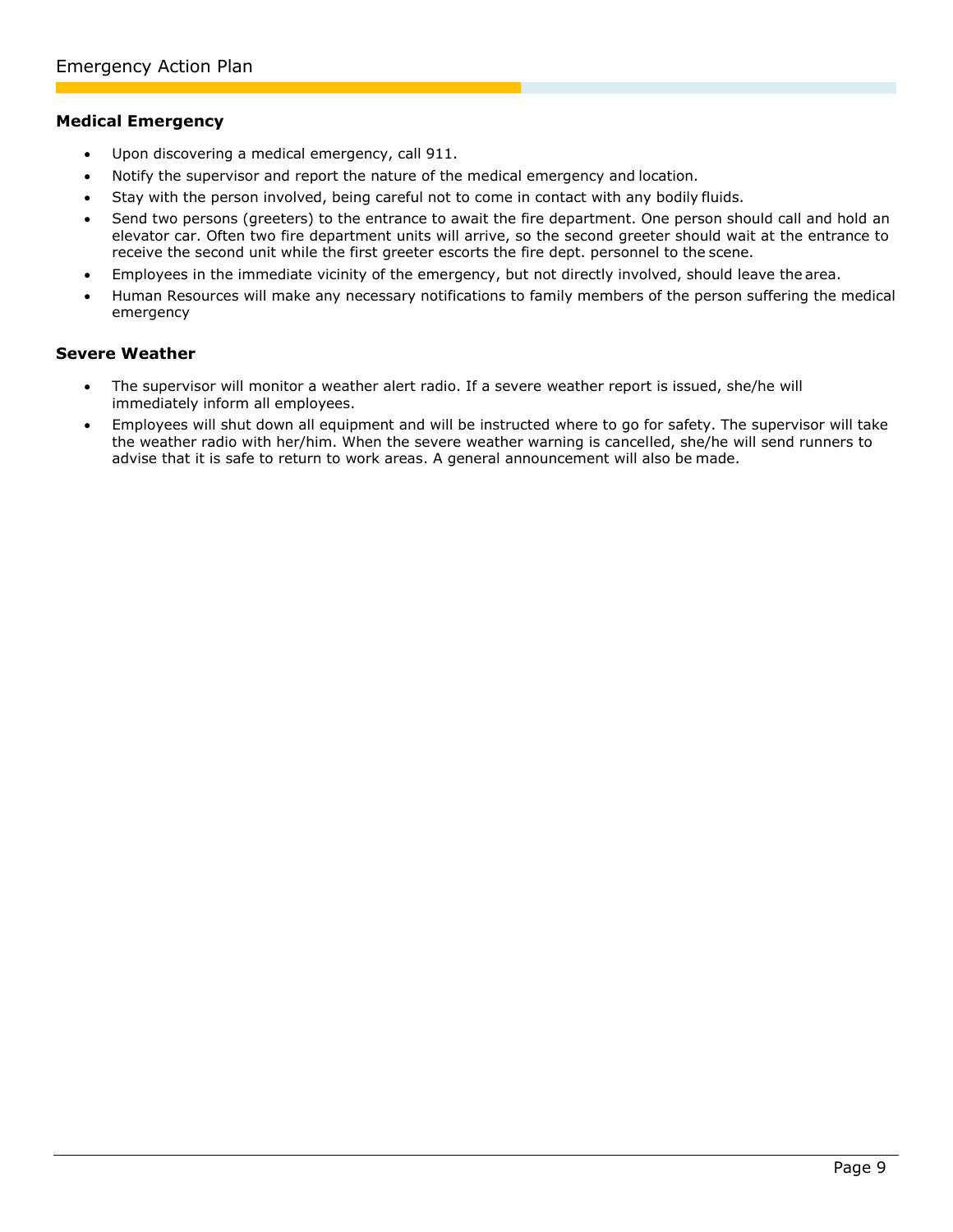<span id="page-9-0"></span>The Company does not tolerate harassment of our job applicants, employees, clients, guests, vendors, customers or persons doing business with us. Any form of harassment related to an employee's race, color, sex, religion, national origin, age, citizenship status, veteran status or handicap is a violation of this policy and will be treated as a disciplinary matter. For these purposes, the term harassment includes, but is not limited to, slurs, jokes, or other verbal, graphic, or physical conduct relating to an individual's race, color, sex, religion, or national origin; sexual advances; requests for sexual favors and other verbal, graphic, or physical conduct of a sexual nature.

Violation of this policy by an employee shall subject that employee to disciplinary action, up to and including immediate discharge.

Examples of conduct prohibited by this policy include but are not limited to:

- Unwelcome sexual flirtation, advances or propositions;
- Verbal comments related to an individual's age, race, gender, color, religion, national origin, disability or sexual orientation;
- Explicit or degrading verbal comments about another individual or his/her appearance;
- The display of sexually suggestive pictures or objects in any workplace location including transmission or display via computer;
- Any sexually offensive or abusive physical conduct;
- The taking of or the refusal to take any personnel action based on an employee's submission to or referralof sexual overtures; and
- Displaying cartoons or telling jokes that relate to an individual's age, race, gender, color, religion, national origin, disability or sexual orientation.

If you believe that you are being subjected to workplace harassment, you should:

- 1. Tell the harasser that his or her actions are not welcome and they must stop, if you feel comfortableenough to do so.
- 2. Report the incident immediately to your Manager, the Human Resources Manager, or the Employee Relations Department.
- 3. Report any additional incidents that may occur to one of the above resources.

Any reported incident will be investigated. Complaints and actions taken to resolve complaints will be handled as confidentially as possible, given Get Right City's obligation to investigate and act upon reports of such harassment.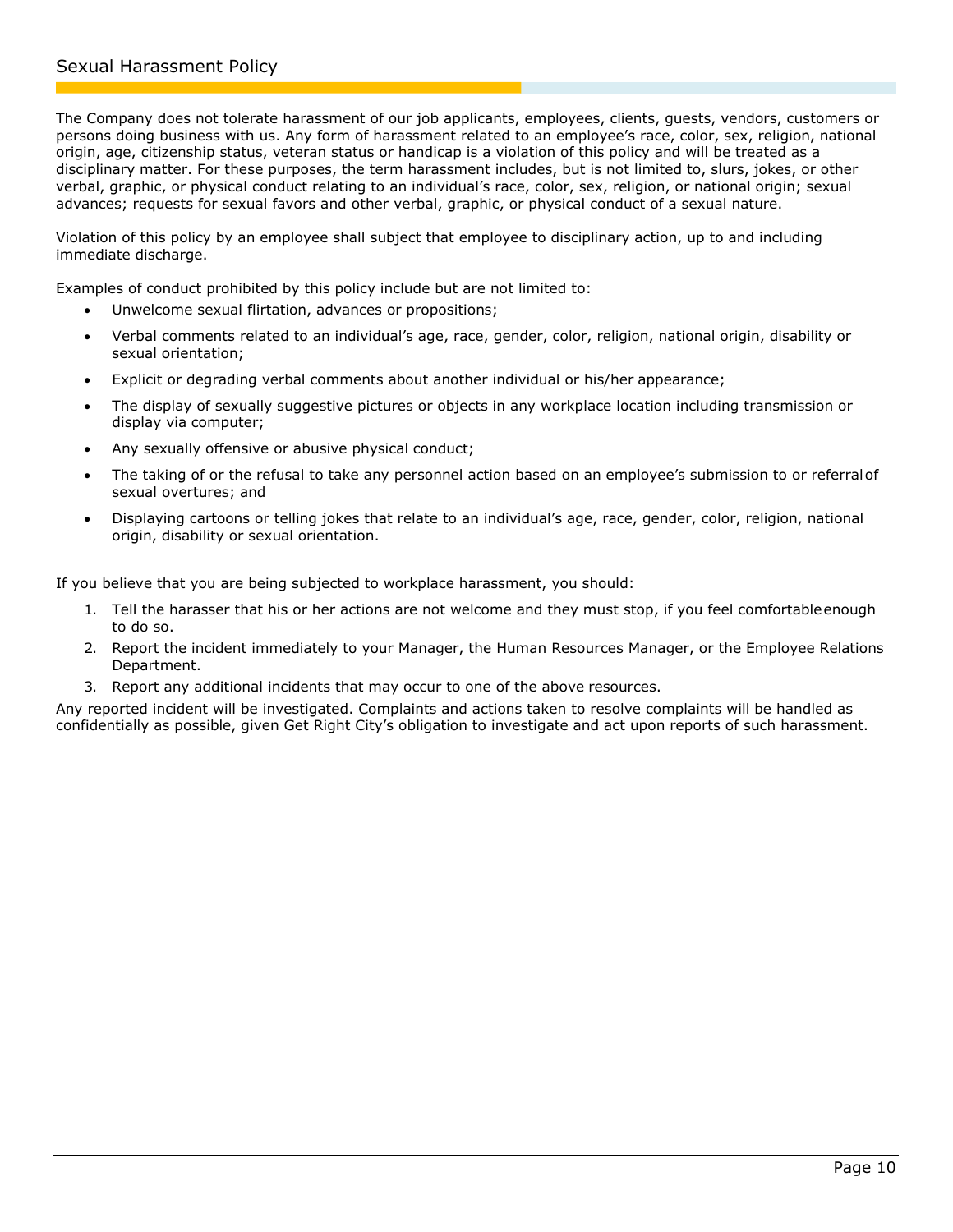- Any employee who feels that she/he has been threatened should immediately report their concern to the supervisor and to Human Resources.
- If any person is observed exhibiting threatening behavior or making threatening statements, the person discovering the situation should warn others in the area and immediately notify Human Resources and stay away from the person exhibiting threatening behavior.
- Depending upon the level of concern, the police department (911) should be called immediately.
- Never attempt to confront any person exhibiting threatening behavior.

If you have reason to believe that events in your personal life could result in acts of violence occurring at work, you are urged to confidentially discuss the issue with Human Resources so that a prevention plan can be developed.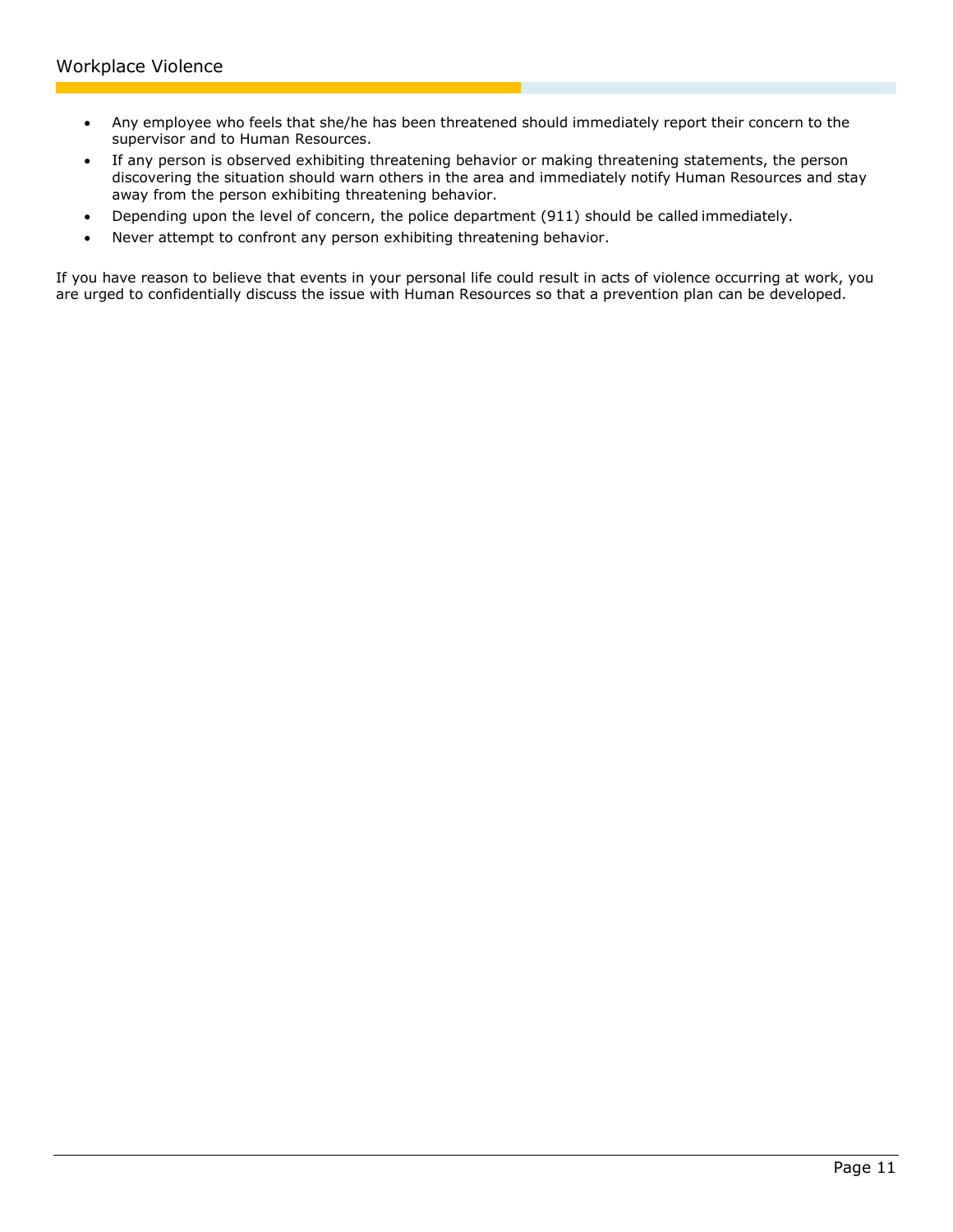Employees and former employees, who are, have been or will be exposed to toxic substances or harmful physical agents, such as noise, can have access to exposure and medical records maintained by the Company upon request.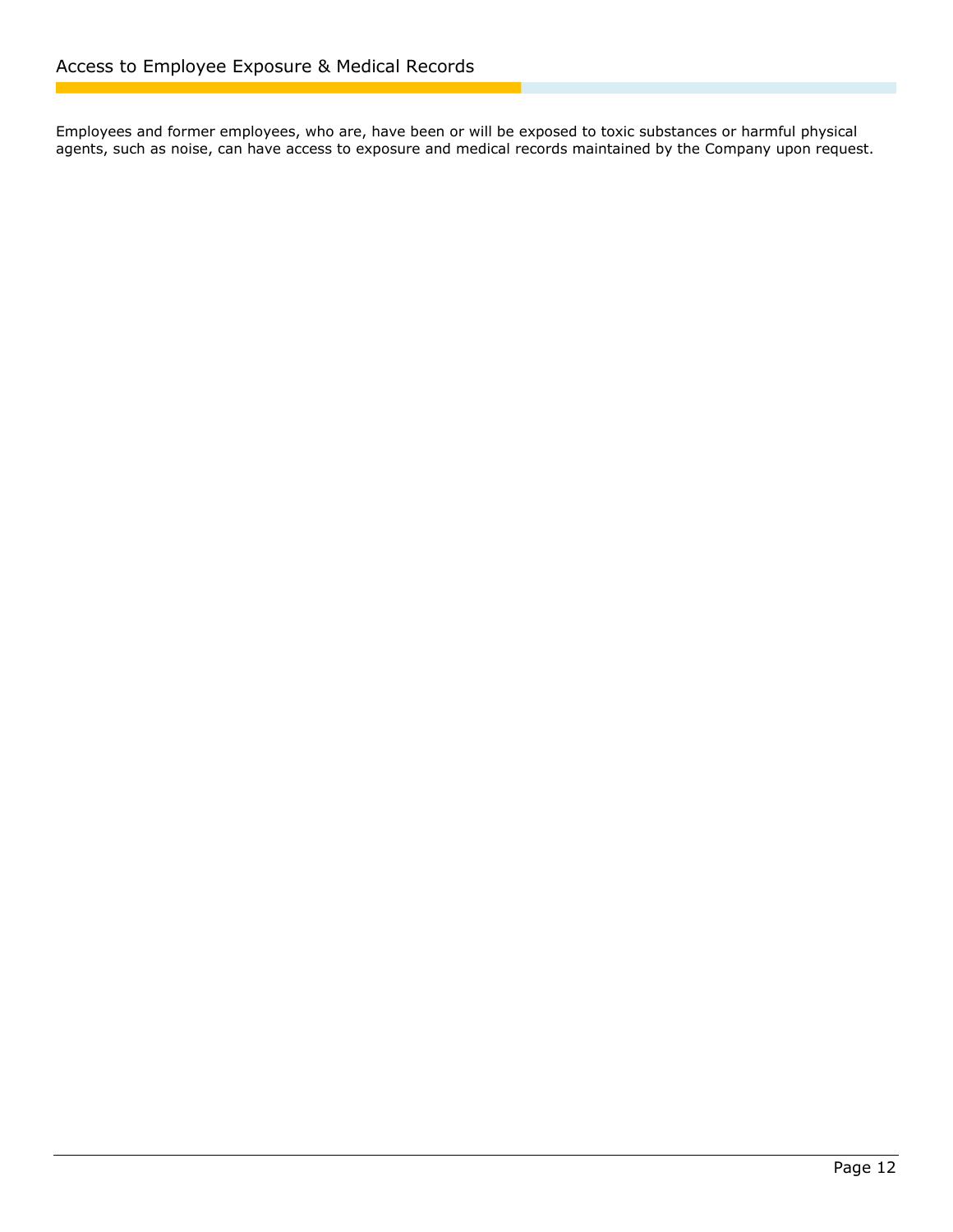To: Effective: All drivers of Get Right City LLC 12/22/15

- This policy applies to:
	- Vehicles owned, leased, or rented to Get Right City LLC
	- Personally owned vehicles driven by employees on behalf of Get Right City LLC

The following policy has been established to encourage safe operation of vehicles, and to clarify insurance issues relating to drivers and Get Right City LLC

- All drivers must have a valid driver's license.
- Motor Vehicle Records will be checked periodically. Driving privileges may be suspended or terminated if your record indicates an unacceptable number of accidents or violations. Should your record fall into our insurance carrier's guidelines of an unacceptable driver, your employment may be terminated.
- Your supervisor must be notified of any change in your license status or driving record.

When operating your own vehicle for Get Right City LLC business:

- Your Personal Auto Liability insurance is the primary payer. Get Right City LLC's insurance is in excess of your coverage.
- You should carry at least \$50,000 per occurrence liability coverage. Evidence of insurance coverage is to be provided to Get Right City LLC each year, by a copy of your policy's Declaration page or a Certificate of Insurance.
- Get Right City LLC is not responsible for any physical damage to your vehicle. You must carry your own collision and comprehensive coverage.
- Report your mileage for expense reimbursement.

In the event of an accident:

- Take necessary steps to protect the lives of yourself and others.
- Comply with police instructions.
- Do not assume or admit fault. Others will determine liability and negligence after thorough investigation.
- Report the accident to Get Right City LLC as soon as possible.

By signing this document, you are agreeing that you have read and understood the Vehicle Use policy and will comply with it.

Employee's Signature Date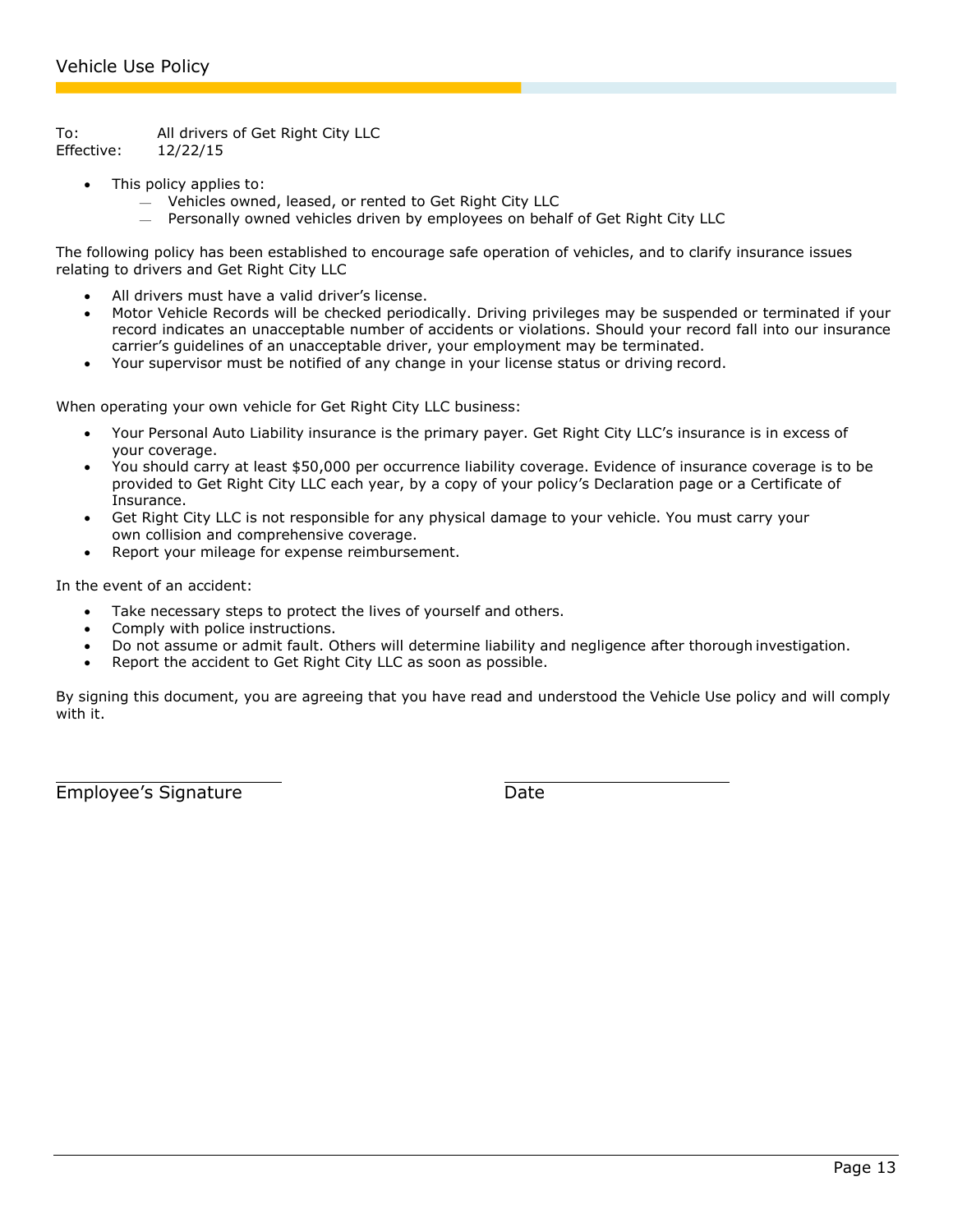The following chart serves as a guideline for evaluating an employee's Motor Vehicle Record (MVR). An employee with an MVR grade of ―poor‖ may not be insurable by our insurance carrier. If driving is a required part of their position at Get Right City LLC, the inability to be insured could jeopardize their employment. Note that any ―major‖ violation is a ―poor‖ score.

| <b>Minor Violations</b> | Number of at-fault accidents |                   |                   |      |
|-------------------------|------------------------------|-------------------|-------------------|------|
|                         |                              |                   |                   |      |
|                         | Clear                        | Acceptable        | <b>Borderline</b> | Poor |
|                         | Acceptable                   | Acceptable        | <b>Borderline</b> | Poor |
|                         | Acceptable                   | <b>Borderline</b> | Poor              | Poor |
|                         | <b>Borderline</b>            | Poor              | Poor              | Poor |
| 4                       | Poor                         | Poor              | Poor              | Poor |
|                         | Poor                         | Poor              | Poor              | Poor |
| Any Major violation     |                              |                   |                   |      |

| <b>Minor Violation</b>                                    | <b>Major Violations</b>                                                                                                                                                                                                                                                                                                                                                                                                                              |
|-----------------------------------------------------------|------------------------------------------------------------------------------------------------------------------------------------------------------------------------------------------------------------------------------------------------------------------------------------------------------------------------------------------------------------------------------------------------------------------------------------------------------|
| All moving violations not listed as a major<br>violation. | Driving under influence of alcohol/drugs<br>٠<br>Failure to stop/report an accident<br>٠<br>Reckless driving/speeding contest<br>$\blacksquare$<br>Driving while impaired<br>п<br>Making a false accident report<br>٠<br>Homicide, manslaughter or assault arising out<br>of the use of a vehicle<br>Driving while license is suspended/revoked<br>$\blacksquare$<br>Careless driving<br>$\blacksquare$<br>Attempting to elude a police officer<br>п |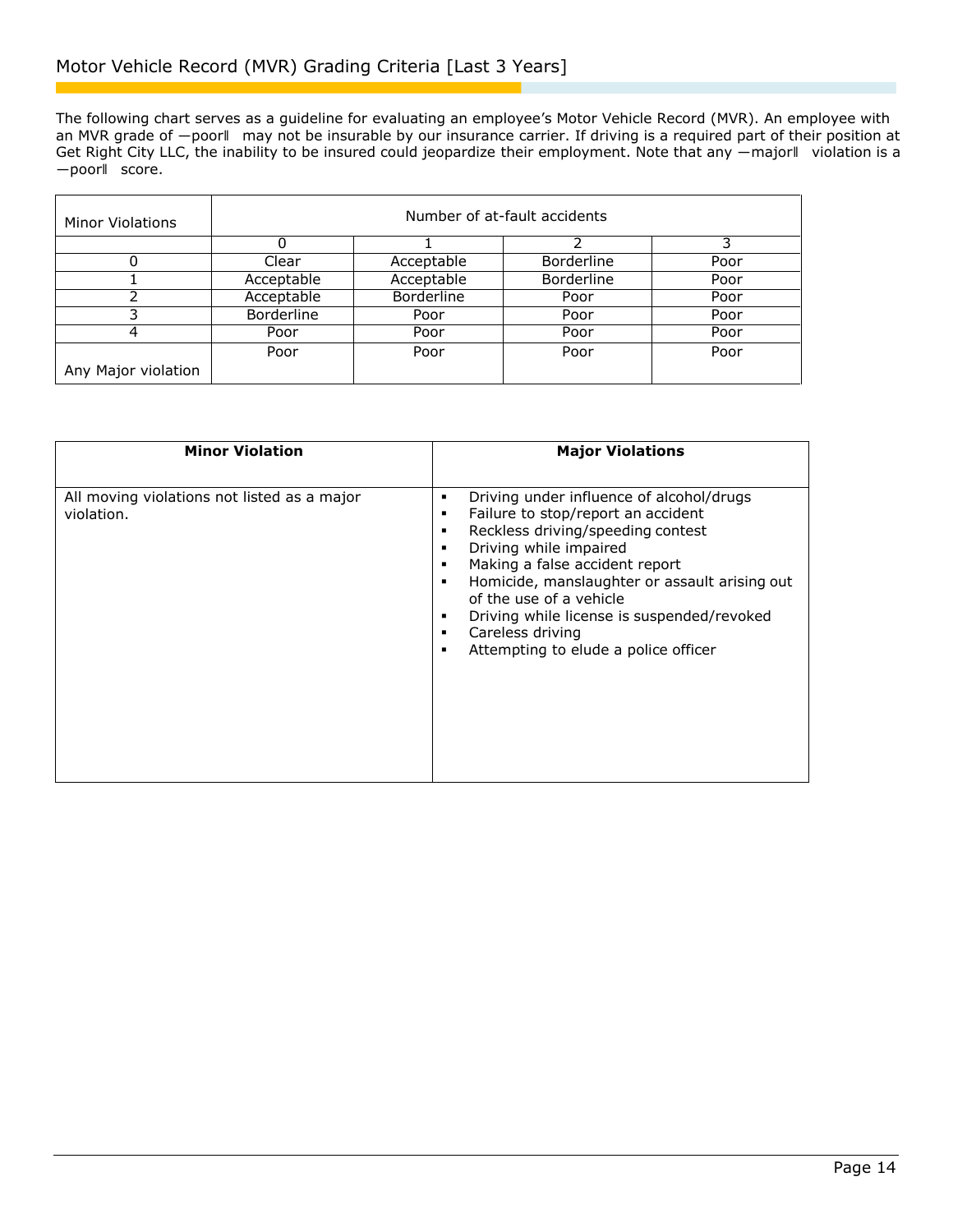# **Hazard Communication**

- 1. All Get Right City LLC employees have a right to know what chemicals they work with, what the hazards are, and how to handle them safely.
- 2. Material Safety Data Sheets (MSDS) are documents provided by the supplier of a chemical. MSDS detail the chemical contents, associated hazards, and general safe handling guidelines. At Get Right City LLC, the MSDS collection is present on each job, maintained by the site supervisor. A copy mayalso be requested at the main office. Employees are free to utilize the MSDS as needed.
- 3. General rules for handling chemicals in an office environment are:
	- Read all label warnings and instructions.
	- Follow instructions for quantity. More is not better.
	- Minimize contact with chemicals. Use double layer cloths or gloves to protect your skin and keep your face clear of the area to reduce inhalation.
	- Always wash your hands after handling chemicals.
	- If a chemical enters your eye(s) immediately hold open the injured eye(s) and rinse it/them with clean, cool water for 15 minutes. Then be sure to report the injury immediately.
	- Any questions or concerns regarding chemicals should be reported to your Job Site Manager and Human Resources.
- 4. All chemical containers must be labeled to identify contents and hazards. Most labels use numbers to rank the hazard level in three important areas:
	- FIRE (red background color) will the material burn?
	- **HEALTH** (blue background) is the material dangerous to my body?
	- REACTIVITY (yellow background) is the material dangerously unstable?

After each hazard (Fire, Health, and Reactivity), a number from 1-4 will be assigned. The number reflects the degree (or amount) of hazard:

- -**0** Minimal
- -**1** Slight
- -**2** Moderate
- -**3** Serious

#### **Bloodborne Pathogens**

- 1. Blood and other bodily fluids can carry pathogens, which are capable of causing diseases in others. This includes HIV, which leads to AIDS, and hepatitis.
- 2. Because we cannot tell by looking at a person if they are infected with a pathogenic disease, we must take precautions following an illness or injury when bodily fluids are released.
- 3. In the event of a person losing bodily fluids, stay away from the area and warn others to also do so. You can still stay close to the ill/injured person to support him/her, just be sure to stay out of contact any bodily fluids.
- 4. In the event that you find spilled bodily fluids, a syringe, or other medically contaminated materials, do not attempt clean up by yourself. Call Human Resources immediately for instructions.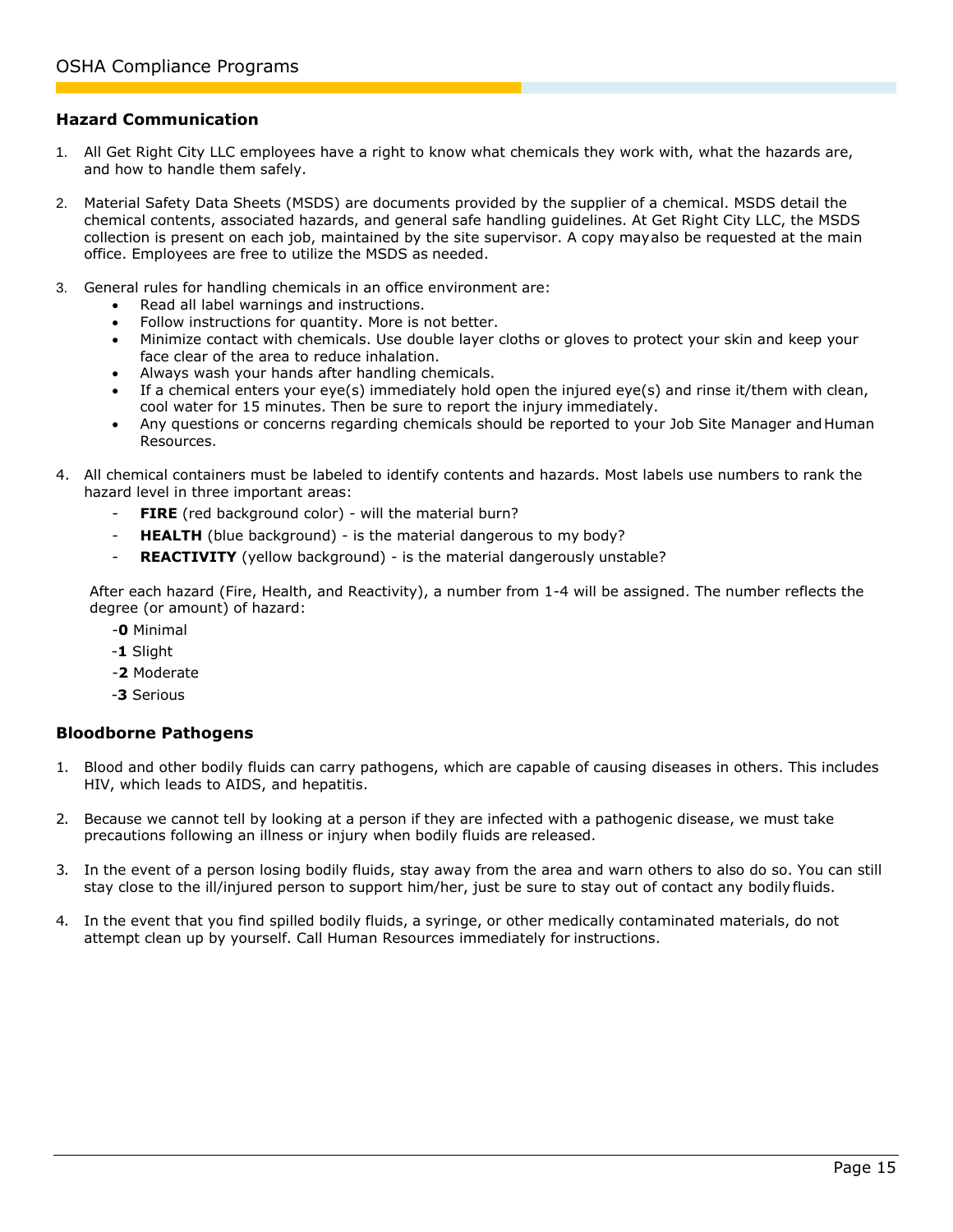## **Personal Protective equipment (PPE)**

Inspect PPE prior to each use. Do not use damaged PPE. You are required to maintain and keep PPE clean.

- a) Safety Glasses must be worn at all times in designated areas in this facility.
- b) Hard Hats must be worn at all times in designated areas.
- c) Gloves work gloves must be worn at all times when handling sharp or rough stock, welding, or performing other jobs, which could cause hand injuries. Synthetic gloves must be worn when handling chemicals.
- d) Welding appropriate filter lens, welding helmet, gloves, and sleeves are required for welders at all times.
- e) Respirators only employees trained and authorized to use respirators are allowed to do so.
- f) Hearing Protection is required in areas where noise exposure is more than 90dBA (85dBA if youalready have experienced a hearing loss.

## **Lockout/Tagout**

Prior to working on any machinery when guards are removed, every energy source (electrical, hydraulic, chemical, mechanical, etc.) must be deactivated, stored energy dissipated, and the control locked in the off (safe) position.

Never remove or tamper with a lockout performed by another employee or contractor. A lockout could consist of a lock applied to a control such as a switch, breaker, or valve. A tag containing words such as -DANGER - DO NOT OPERATE‖ may also be used for lockout. If you see the lock, the tag, or both applied to an energy control device it means, ―Keep your hands off.

- 1. Do not perform any maintenance, inspection, cleaning, adjusting or servicing of any equipment without following the company's lockout/tagout program.
- 2. If required to work on powered equipment (hydraulic, electrical, air, etc.), you must have your personal padlock with your name on it and personal key on your person at all times.
- 3. Disconnect and padlock all machine power disconnects in the off position before removing guards for the purpose of working "ON" or "IN" the machinery or approaching its unguarded parts. (NOTE: When more than one employee is working on a single piece of equipment, each employee must use his own padlock along with lock-out tongs to lock out the equipment. When the work is completed, he must remove only his lock.
- 4. Do not commence equipment repair or maintenance work until you have verified that the tagged/locked out switch or control cannot be overridden or bypassed.
- 5. Replace all guards before removing personal padlocks from the control.
- 6. Do not use or remove another employee's protective lock. Do not remove a lock from equipment unless you placed it there.
- 7. Before machinery is put back into use after LOCKOUT/TAGOUT, give a verbal announcement or sound a warning to fellow employees.

## **Confined Space**

Only trained and authorized employees are permitted to enter confined spaces. If you believe that your job requires confined space entry, contact your supervisor prior to undertaking the work. Confined spaces are areas not meant for human occupancy, have limited means of entry/exit, and have electrical, chemical, thermal, atmospheric, or entrapment hazards.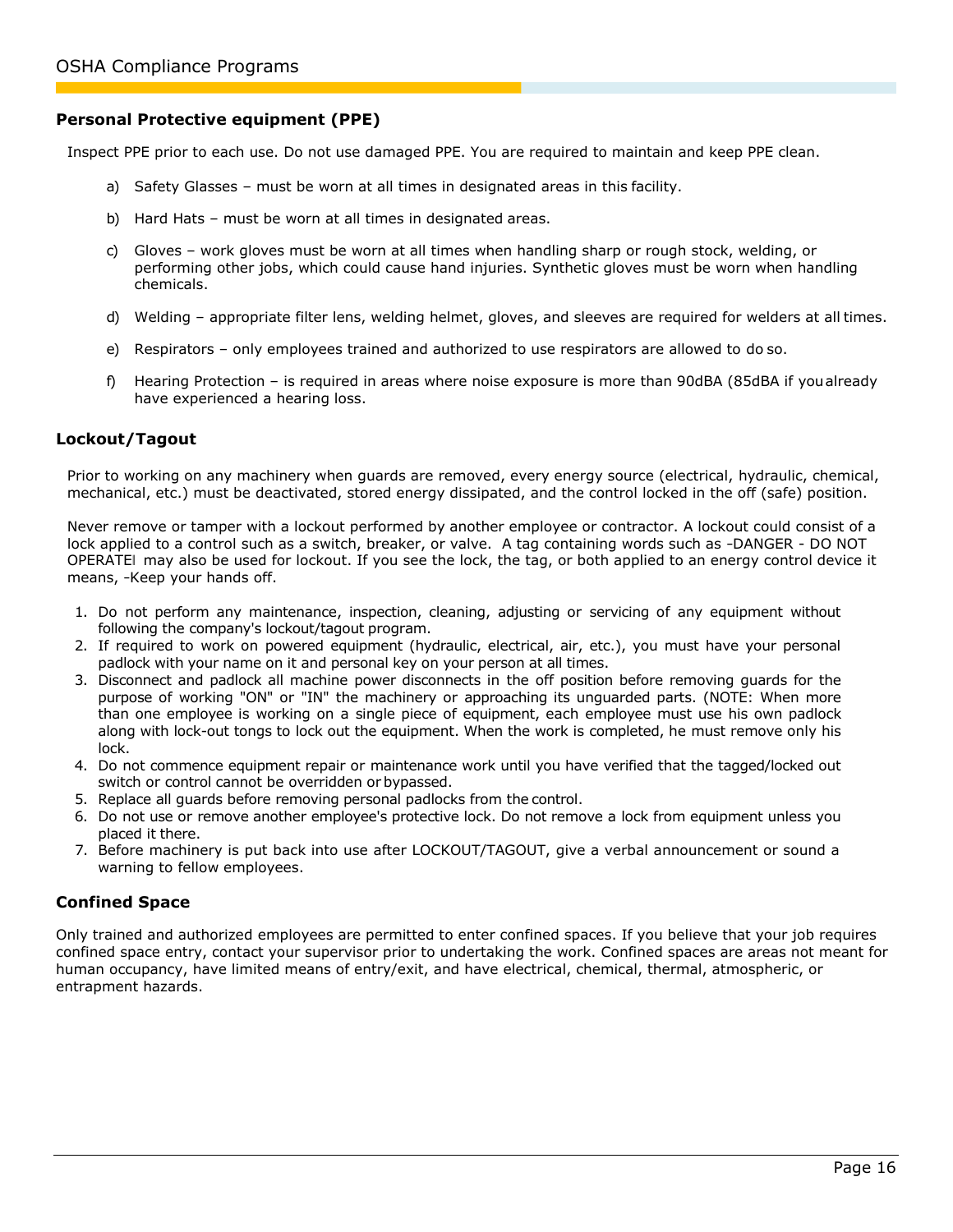# **Respiratory Protection**

- 1. Do not perform operations requiring respirators, unless you have been approved for use of respirators, fitted and trained the company's respiratory protection program.
- 2. Inspect respirators for cracked or worn parts before and after each use and aftercleaning.
- 3. Do not work in an area that requires the use of respiratory equipment, if you fail to obtain a tight seal between the respirator and your face.
- 4. Do not wear a respirator if facial hair prevents a tight seal between the respirator and your face.
- 5. Clean and sanitize respiratory equipment according to manufactures recommendations after each use.
- 6. Store respiratory equipment in a clean and sanitarylocation.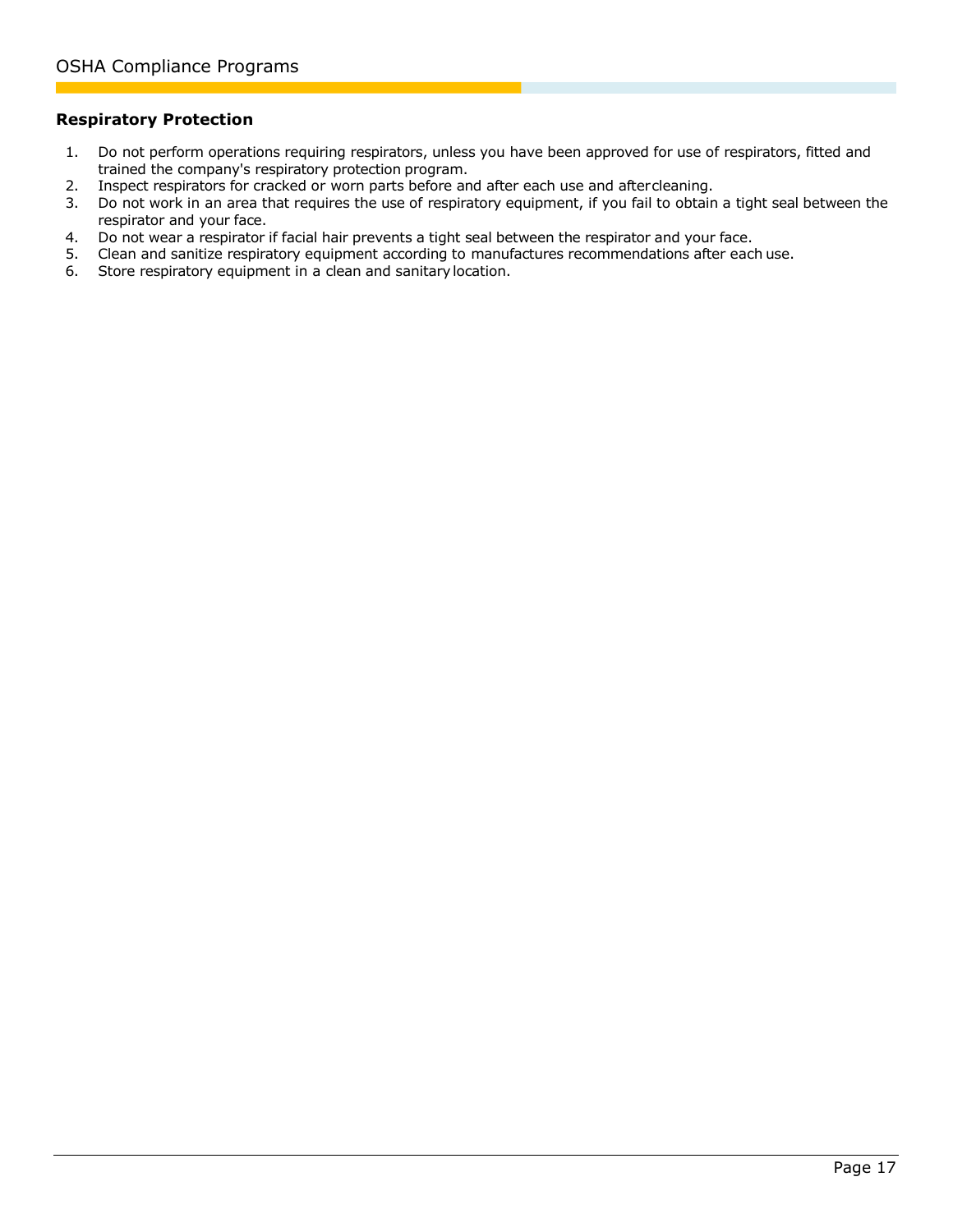## **Fire Prevention**

- 1. Smoking is only allowed in designated exterior smoking areas.
- 2. No candles or open flames are allowed within the office facility.
- 3. Contractors performing hot work must contact the main office for approval.
- 4. Only space heaters provided by the company are approved for use within the facility. Employees using space heaters are responsible to turn the heater off when leaving their desk for extended periods of time (lunch, end of the workday, etc.).
- 5. No flammable chemicals are allowed inside the building at any time. If you feel that there is a work-related need to use a flammable chemical, contact the supervisor for guidance on Hazard Communication and fire safety.

# **Electrical Safety**

- 1. With the exception of independently fused multi-tap cords for computers, extension cords are not allowed in office areas.
- 2. Keep electrical cords out of areas where they will be damaged by stepping on or kicking them.
- 3. Turn electrical appliances off with the switch, not by pulling out the plug.
- 4. Turn all appliances off before leaving for the day.
- 5. Never run cords under rugs or other floor coverings.
- 6. Any electrical problems should be reported immediately.
- 7. The following areas must remain clear and unobstructed at all times:
	- Exit doors,
	- Aisles,
	- Electrical panels, and
	- Fire extinguishers.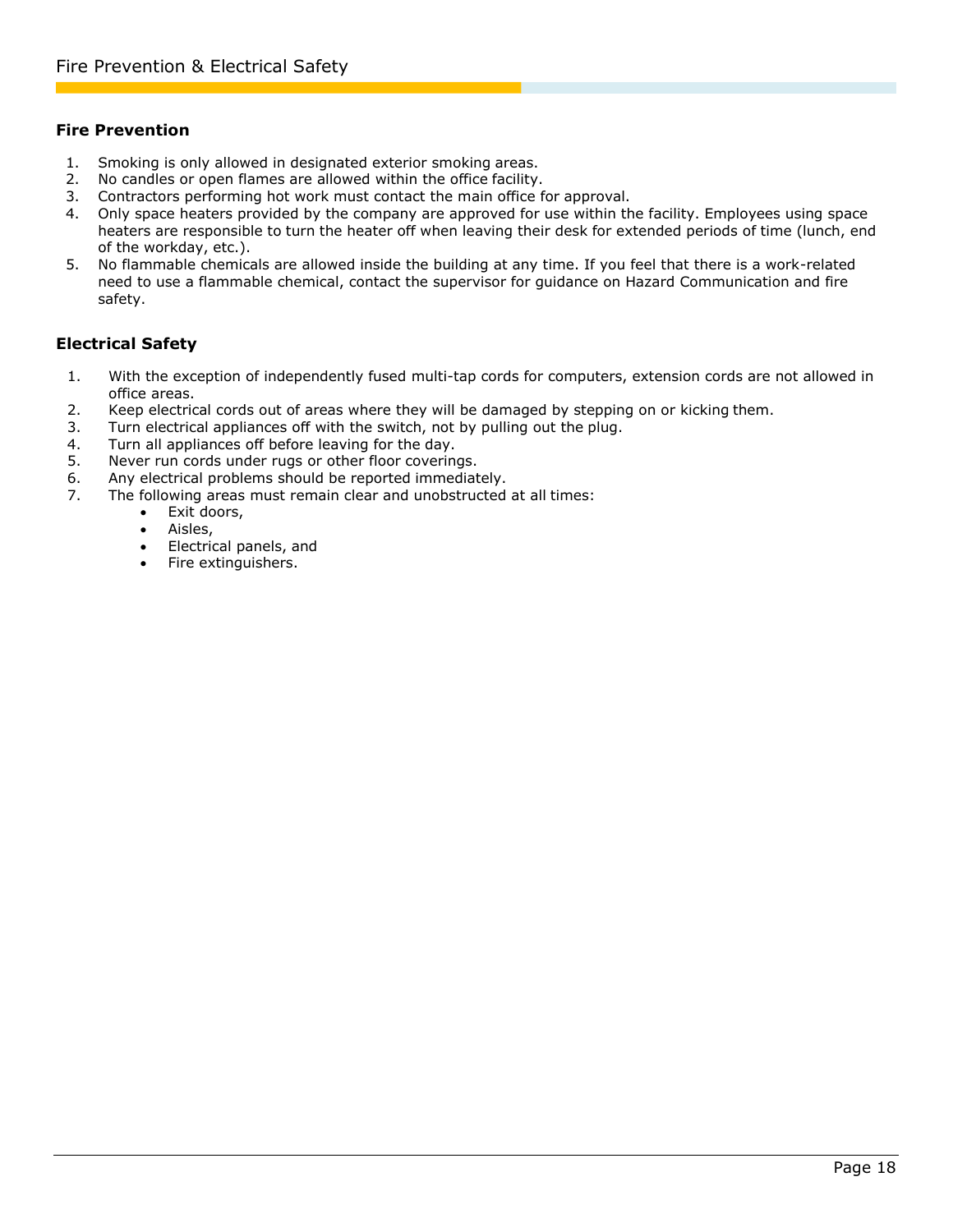# **Lifting**

- 1. Plan the move before lifting; ensure that you have an unobstructedpathway.
- 2. Test the weight of the load before lifting by pushing the load along its resting surface.
- 3. If the load is too heavy or bulky, use lifting and carrying aids such as hand trucks, dollies, pallet jacks and carts, or get assistance from a co-worker.
- 4. If assistance is required to perform a lift, coordinate and communicate your movements with those of your coworker.
- 5. Position your feet 6 to 12 inches apart with one foot slightly in front of the other.
- 6. Face the load.
- 7. Bend at the knees, not at the back.
- 8. Keep your back straight.
- 9. Get a firm grip on the object using your hands and fingers. Use handles when they are present.
- 10. Hold the object as close to your body aspossible.
- 11. While keeping the weight of the load in your legs, stand to an erect position.
- 12. Perform lifting movements smoothly and gradually; do not jerk theload.
- 13. If you must change direction while lifting or carrying the load, pivot your feet and turn your entire body. Do not twist at the waist.
- 14. Set down objects in the same manner as you picked them up, except in reverse.
- 15. Do not lift an object from the floor to a level above your waist in one motion. Set the load down on a table or bench and then adjust your grip before lifting ithigher.
- 16. Never lift anything if your hands are greasy orwet.
- 17. Wear protective gloves when lifting objects that have sharp corners or jaggededges.

# **Ladders & Stepladders**

- 1. Read and follow the manufacturer's instructions label affixed to the ladder if you are unsure how to use the ladder.
- 2. Do not use ladders that have loose rungs, cracked or split side rails, missing rubber foot pads or are otherwise visibly damaged.
- 3. Keep ladder rungs clean and free of grease. Remove buildup of material such as dirt or mud.
- 4. Do not place ladders in a passageway or doorway without posting warning signs or cones that detour pedestrian traffic away from the ladder. Lock the doorway that you are blocking with the ladder and post signs that will detour traffic away from your work.
- 5. Do not place a ladder at a blind corner or doorway without diverting foot traffic by blocking or roping off the area.
- 6. Allow only one person on the ladder at atime.
- 7. Face the ladder when climbing up or downit.
- 8. Maintain a three-point contact by keeping both hands and one foot or both feet and one hand on the ladder at all times when climbing up or down.
- 9. When performing work from a ladder, face the ladder and do not lean backward or sideways from the ladder. Do not jump from ladders or step stools.
- 10. Do not stand on tables, chairs, boxes or other improvised climbing devices to reach high places. Use a ladder or stepstool.
- 11. Do not stand on the top two rungs of anyladder.
- 12. Do not stand on a ladder that wobbles, or that leans to the left or right of center.
- 13. When using a straight or extension ladder, extend the top of the ladder at least 3 feet above the edge of the landing.
- 14. Secure the ladder in place by having another employee hold it if it cannot be tied to the structure.
- 15. Do not move a rolling ladder while someone is onit.
- 16. Do not place ladders on barrels, boxes, loose bricks, pails, concrete blocks or other unstable bases.
- 17. Do not carry items in your hands while climbing up or down a ladder.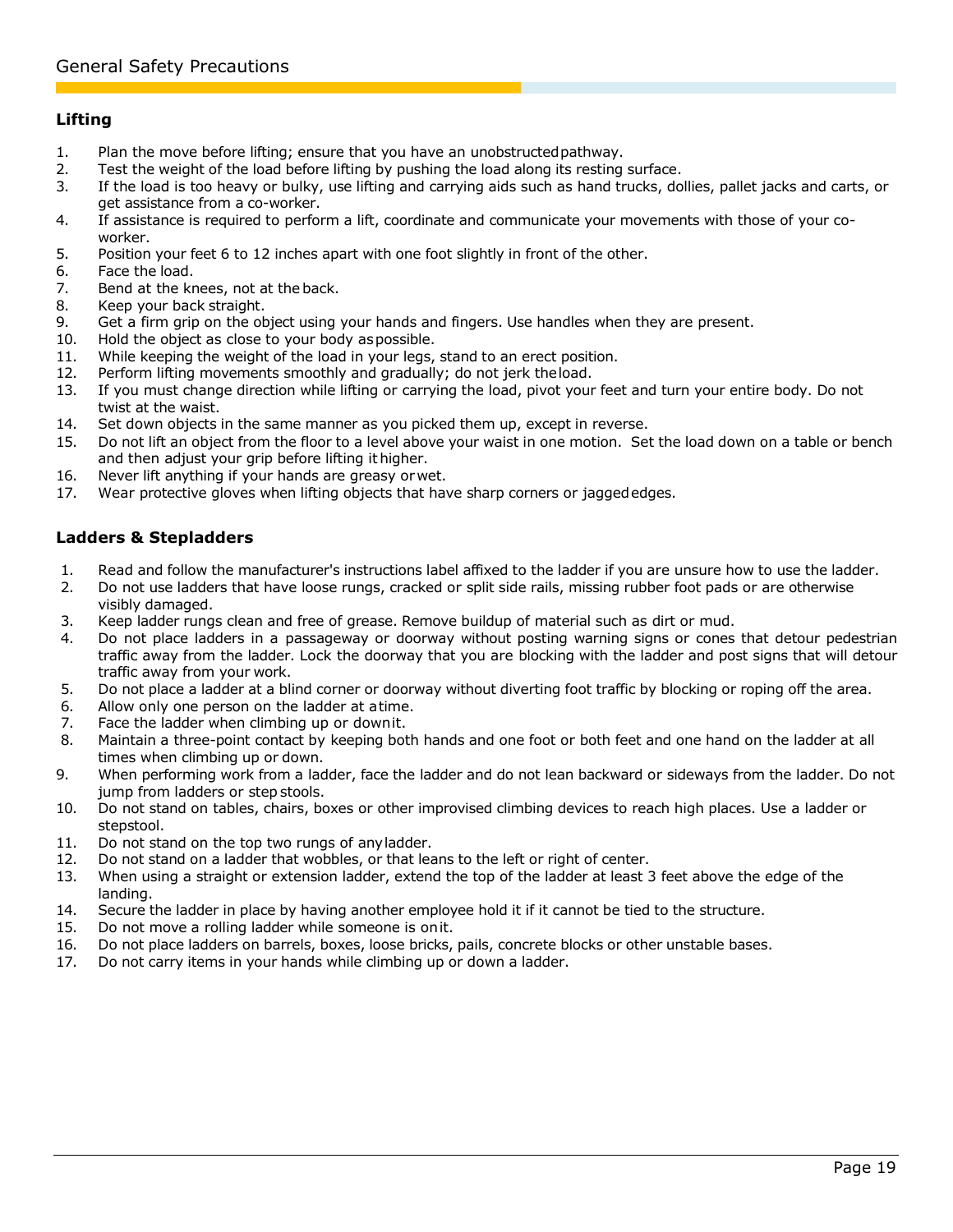# **Housekeeping**

- 1. Do not place materials such as boxes or trash in walkways and passageways.
- 2. Sweep up shavings from around equipment such as drill presses, lathes or planers by using a broom and a dust pan.
- 3. Mop up water around drinking fountains, drink dispensing machines and icemachines immediately.
- 4. Do not store or leave items onstairways.
- 5. Do not block or obstruct stairwells, exits or accesses to safety and emergency equipment such as fire extinguishers or fire alarms.
- 6. Do not block the walking surfaces of elevated working platforms, such as scaffolds, with tools or materials that are not being used.
- 7. Straighten or remove rugs and mats that do not lie flat on the floor.
- 8. Remove protruding nails or bend them down into the lumber by using a claw hammer.
- 9. Return tools to their storage places after using them.
- 10. Do not use gasoline for cleaning purposes.
- 11. Use caution signs or cones to barricade slippery areas such as freshly mopped floors.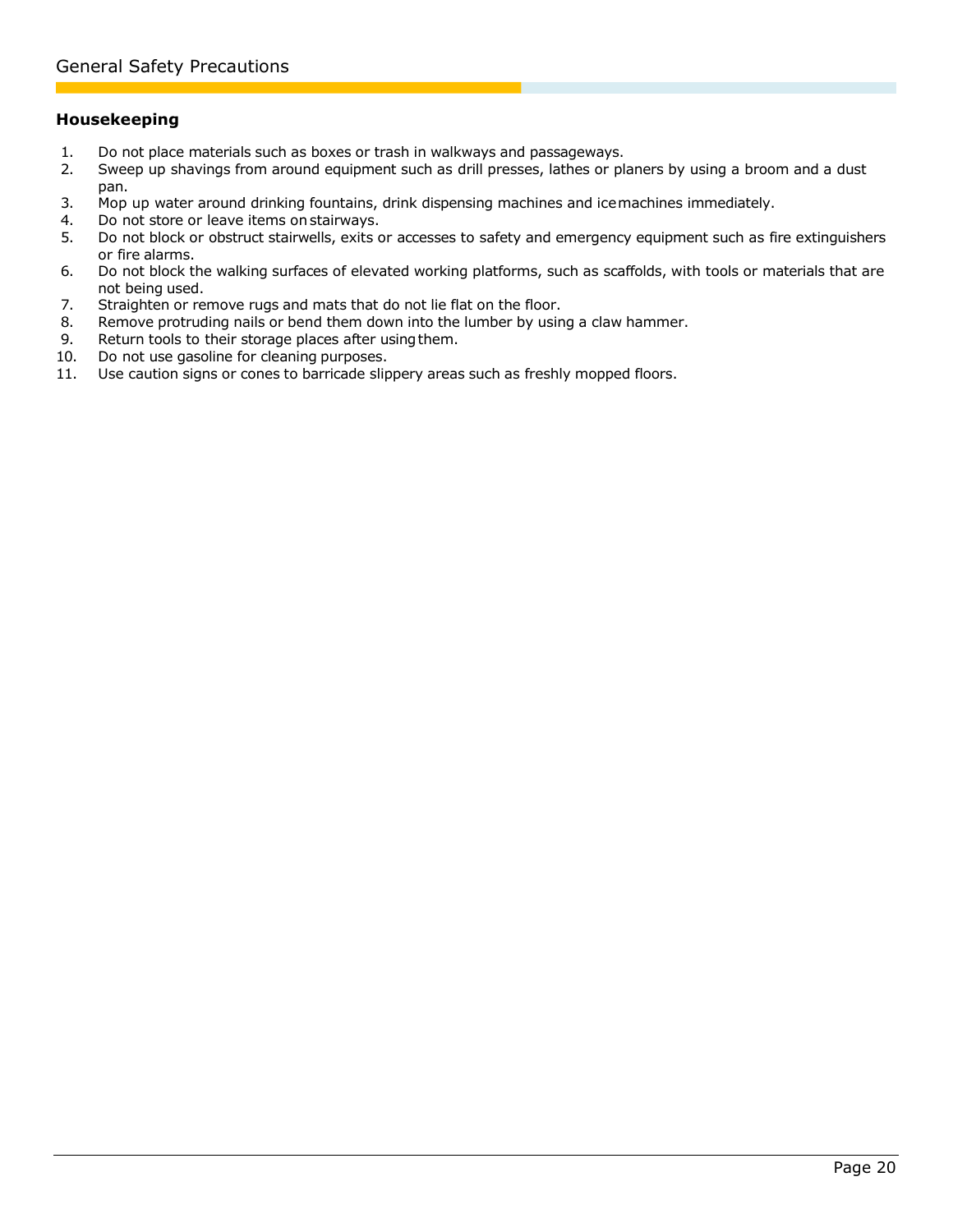## **Heavy Equipment Operation**

- 1. No passengers are permitted on heavy equipment.
- 2. Keep windows and windshield clean.
- 3. Do not use heavy equipment if the horn or backup alarm do notsound.
- 4. Turn off the engine before leaving heavy equipment unattended.
- 5. Do not jump off of oronto any heavy equipment.
- 6. Keep heavy equipment in gear when going down grade. Donot use neutral.
- 7. Display the "Slow Moving Vehicle" sign when operating heavy equipment onroads.
- 8. Do not operate backhoes, power shovels and other heavy equipment within two (2) feet from the edge of an excavation.
- 9. Do not use a bucket or other attachments for a staging or temporary platform for workers.
- 10. Do not operate a backhoe over or across underground utilities that are marked by paint, flagged or staked.
- 11. Set swing brake of a backhoe bucket arm when moving the vehicle to and from the digging site.
- 12. Stay in the compartment during operation of heavy equipment. Do not reach in or attempt to operate controls from outside the piece of equipment.

#### **Crane Safety**

- 1. Do not use load hooks that are cracked, bent orbroken.
- 2. Do not use cranes that do not have their rated load capacity indicated on each side of the crane or on its load block.
- 3. Passengers are not permitted to ride inside the operator's cab of a truck crane.
- 4. Keep crane windows clean. Do not use a crane if its windows arebroken.
- 5. Do not exceed the rated load capacity as specified by themanufacturer.
- 6. Do not operate a crane on soft ground without using cribbing and mats.
- 7. Fully extend outriggers before attempting a lift.
- 8. Stay outside the barricades of the posted swingradius.
- 9. Do not perform any crane refits or modifications without the manufacturer'sapproval.
- 10. Do not leave the crane unattended with a hoistedload.
- 11. Do not hoist loads over people.
- 12. Do not drive on the road shoulders.
- 13. Wear a high visibility vest when working as asignalman.
- 14. Only follow the signals of the person designated to give you signals when operating a crane.
- 15. Replace the belts, gears or rotating shaft guards after servicing a crane; do not use the crane if guards are missing from these areas.

## **Sling Safety**

- 1. Do not use chain slings if links are cracked, twisted, stretched or bent.
- 2. Do not shorten slings by using make-shift devices such as knots or bolts.
- 3. Do not use a kinked chain.
- 4. Protect slings from the sharp edges of their loads by placing pads over the sharp edges of the items that have been loaded.
- 5. Wear work gloves when handling rough, sharp-edged or abrasive chains, cables, ropes or slings.
- 6. Do not alter or remove the safety latch on hooks. Do not use a hook that is missing a safety latch or has a bent latch.
- 7. Do not place your hands between the sling and its load when the sling is being tightened around the load.
- 8. Lift the load from the center of hooks, not from the point.

## **Labor Personnel Safety**

- 1. Do not start work until barricades, barrier logs, fill or other protection have been installed to isolate the work area from local traffic.
- 2. Reflective warning vests must be worn by traffic flagmen who are assigned to controllingtraffic.
- 3. Do not approach any heavy equipment until the operator has seen you and has signaled to you that it is safe to approach.
- 4. Do not work outdoors during lightning storms.
- 5. Drink plenty of clear liquids during yourbreaks.
- 6. Take breaks in shaded areas.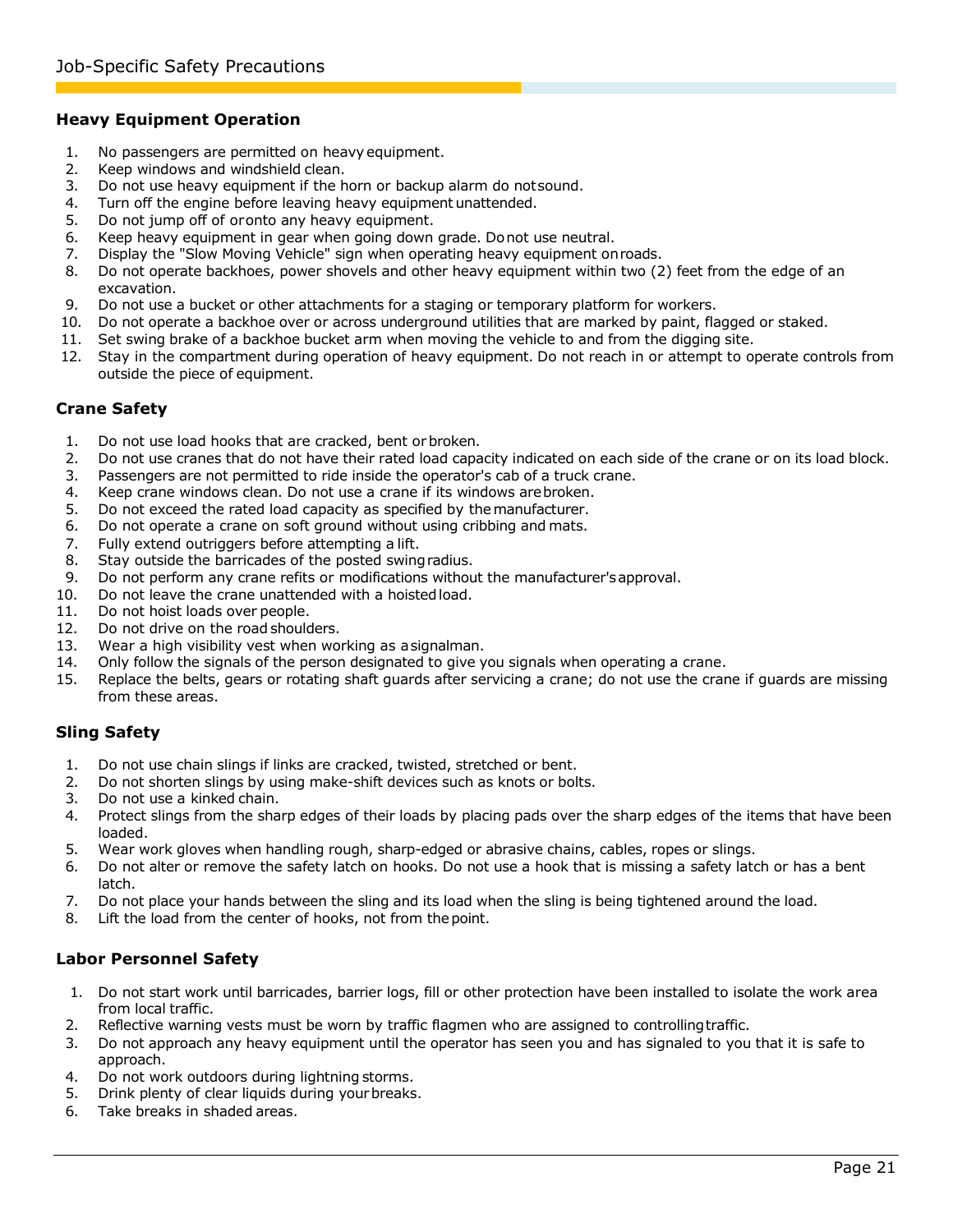## **Scaffold Safety**

- 1. Follow the manufacturer's instructions when erecting the scaffold.
- 2. Do not work on scaffolds outside during stormy or windy weather.
- 3. Do not climb on scaffolds that wobble or lean to one side.
- 4. Initially inspect the scaffold prior to mounting it. Do not use a scaffold if any pulley, block, hook or fitting is visibly worn, cracked, rusted or otherwise damaged. Do not use a scaffold if any rope is frayed, torn or visibly damaged.
- 5. Do not use any scaffold tagged "Out of Service."
- 6. Do not use unstable objects such as barrels, boxes, loose brick or concrete blocks to support scaffolds or planks.
- 7. Do not work on platforms or scaffolds unless they are fully planked.
- 8. Do not use a scaffold unless guardrails and all flooring are inplace.
- 9. Level the scaffold after each move. Do not extend adjusting leg screws more than 12inches.
- 10. Do not walk or work beneath a scaffold unless a wire mesh has been installed between the mid rail and the toe board or planking.
- 11. Use your safety belts and lanyards when working on scaffolding at a height of 10 feet or more above ground level. Attach the lanyard to a secure member of thescaffold.
- 12. Do not climb the cross braces for access to the scaffold. Use the ladder.
- 13. Do not jump from, to, or betweenscaffolding.
- 14. Do not slide down cables, ropes or guys used forbracing.
- 15. Keep both feet on the decking. Do not sit or climb on the guardrails.
- 16. Do not lean out from the scaffold. Do not rock thescaffold.
- 17. Keep the scaffold free ofscraps, loose tools, tangled lines and other obstructions.
- 18. Do not throw anything "overboard" unless a spotter is available. Use the debris chutes or lower things by hoist or by hand.
- 19. Do not move a mobile scaffold if anyone is onthe scaffold.
- 20. Chock the wheels of the rolling scaffold, using the wheel blocks and also lock the wheels by using your foot to depress the wheel-lock, before using the scaffold.

# **Electrical – Hot Line Safety**

- 1. Clean all protective line equipment after each use, prior to storage.
- 2. Wear rubber gloves or use hot sticks when removing tree branches, limbs or similar objects from contact with high voltage lines, panels or equipment.
- 3. Do not wear rubber protective gloves while climbing or descending apole.
- 4. Wear 100% cotton or flame-resistant shirts or jumpers (with sleeves rolled down) and protective hats when working on or near live parts, lines, and panels or when climbing poles.
- 5. Wear body belts with straps or lanyards when working at an elevated position (poles, towers, etc.).
- 6. Visually inspect body belts and straps before use for defects, wear and damage.
- 7. When working with lines of 600 volts ormore:
	- Wear rubber gloves or use hot sticks when placing protective equipment around energized voltage conductors.
	- Do not work on a line that is removed from service until the line is cleared, tagged, tested, and grounded.
	- Treat bare wire communication conductors on structures as energized lines unless they are protected by insulated conductors.
- 8. Treat bare wire communication conductors on power poles and structures as energized lines (with voltages in excess of 600 volts) unless the conductors are protected by insulatingmaterials.
- 9. Do not remove any ground until all employees are clear of the temporary grounded lines or equipment.
- 10. After a capacitor has been disconnected from its source of supply, wait five minutes before short-circuiting and grounding it.
- 11. Do not contact the terminals, jumpers or line wires connected directly to capacitors until the capacitors have been short-circuited and/or grounded.
- 12. Visually inspect and wipe down all hot line tools each day before use.
- 13. Do not wear rubber gloves with protectors while using hot linetools.
- 14. Do not use defective hot line tools. Mark them as defective and turn them in for repair or replacement.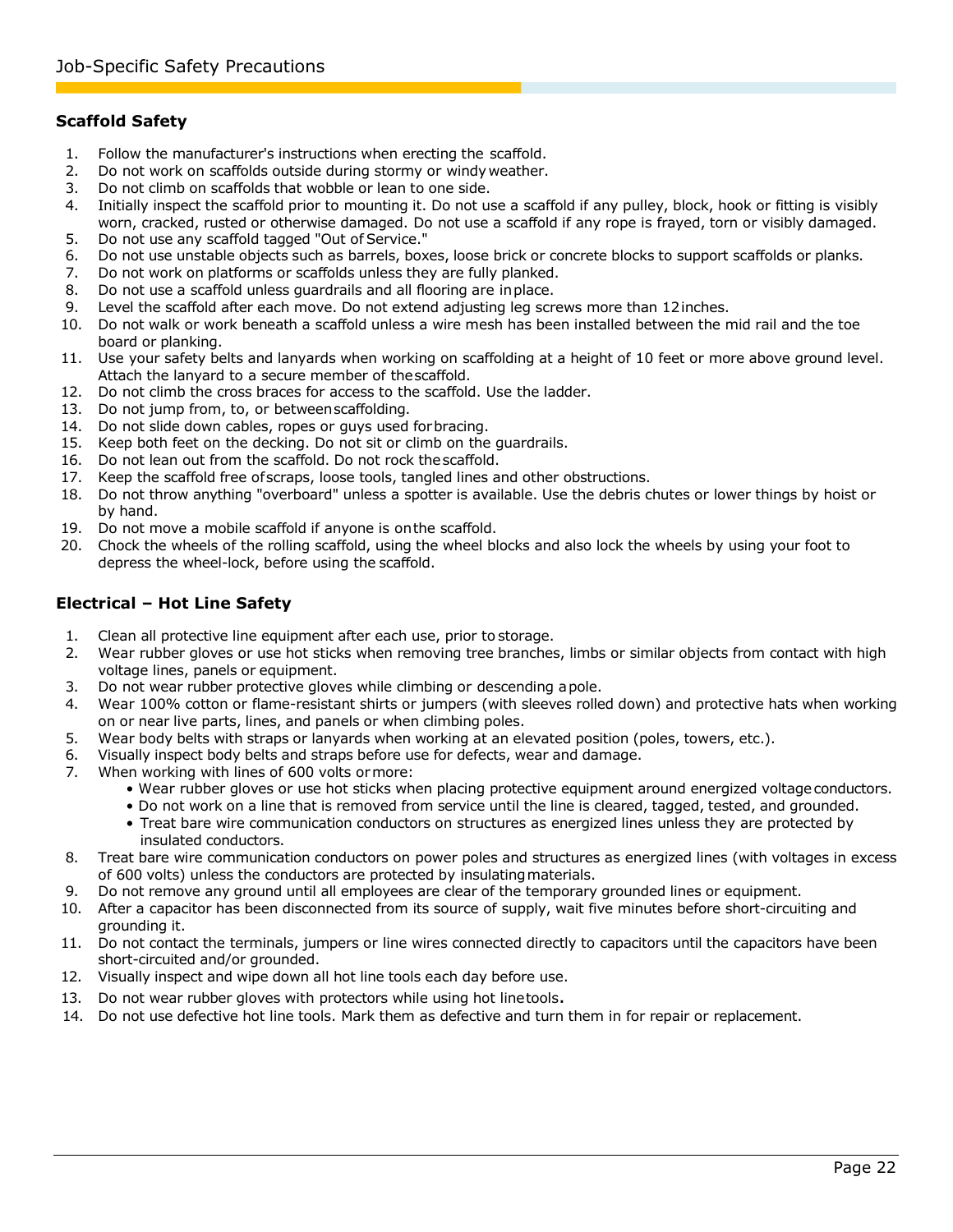## **Hazardous Materials**

- 1. Follow the instructions on the label and in the corresponding Material Safety Data Sheet (MSDS) for each chemical product you will be using in your workplace.
- 2. Do not use protective clothing or equipment that has split seams, pin holes, cuts, tears or other visible signs of damage.
- 3. Each time you use your gloves, wash them before removing, using cold tap water and normal hand washing motion. Always wash your hands after removing the gloves also.
- 4. Do not use chemicals from unlabeled containers or unmarkedcylinders.
- 5. Always use chemical goggles and a face shield before handling chemicals labeled "Corrosive" or "Caustic."
- 6. Do not store chemical containers labeled "Oxidizer" with containers labeled "Corrosive" or "Caustic."
- 7. Do not smoke while handling chemicals labeled "Flammable."

## **Machine Safety**

- 1. Do not remove, alter or bypass any safety guards or devices when operating mechanical equipment such as mechanical power presses, press brakes, metal working lathes, radial arm saws, drills, horizontal mill, punch press, or when bending or forming materials.
- 2. Replace guards before starting the machine, after making adjustments or repairs.
- 3. Do not try to stop a work piece as it goes through any machine. If the machine becomes jammed, disconnect the power before clearing it.
- 4. Do not wear loose clothing, jewelry or ties in the machine shop.
- 5. Read and obey safety warnings posted on or near any machinery.
- 6. Long hair must be contained under a hat or hair net, regardless of gender.

#### **Power Saws**

- 1. Wear the prescribed personal protective equipment such as goggles, gloves, dust masks and hearing protection when operating the power saw.
- 2. Turn the saw power switch "Off" before making measurements, adjustments orrepairs.
- 3. Keep your hands away from the exposed blade.
- 4. Operate the saw at full cutting speed, with a sharp blade, to prevent kickbacks.
- 5. If the saw becomes jammed, turn the power switch of the saw to "Off" before pulling out the incomplete cut.
- 6. Do not alter the anti-kickback device or bladeguard.

#### **Abrasive Cut-Off Saws and Chop Saws**

- 1. Do not use the saw if the lower portion of the blade hood is not adjusting itself to the thickness of the material being cut as the blade passes through the material.
- 2. Allow the saw to return to its stored position before removing the cut material from the table.
- 3. Lay the material squarely and solidly down before sawingit.
- 4. Use a clamp to secure cylindrical materials to the saw "table" before cutting.
- 5. Do not use the abrasive cut off saw for grinding or sharpening any tool or material.

#### **Drill Press**

- 1. Replace the belt and pulley guard before starting the press and after making adjustments or repairs to the press.
- 2. Make sure the press table is locked into place and the depth adjustment is set before turning on the power.
- 3. Remove the chuck key before turning on thepower.
- 4. Clamp small pieces of stock that are to be drilled in the drill vise or to the work bench.
- 5. Do not wear rings, wristwatches or gloves when working with the drillpress.
- 6. Turn off the power and wait until the machine has come to a complete stop before reaching for the piece of stock.
- 7. Keep the drill press and the area around the drill press clear of metal cuttings and lubricants.
- 8. When adjusting the chuck size, do not turn on the power to the drill press while holding the chuck with your hand.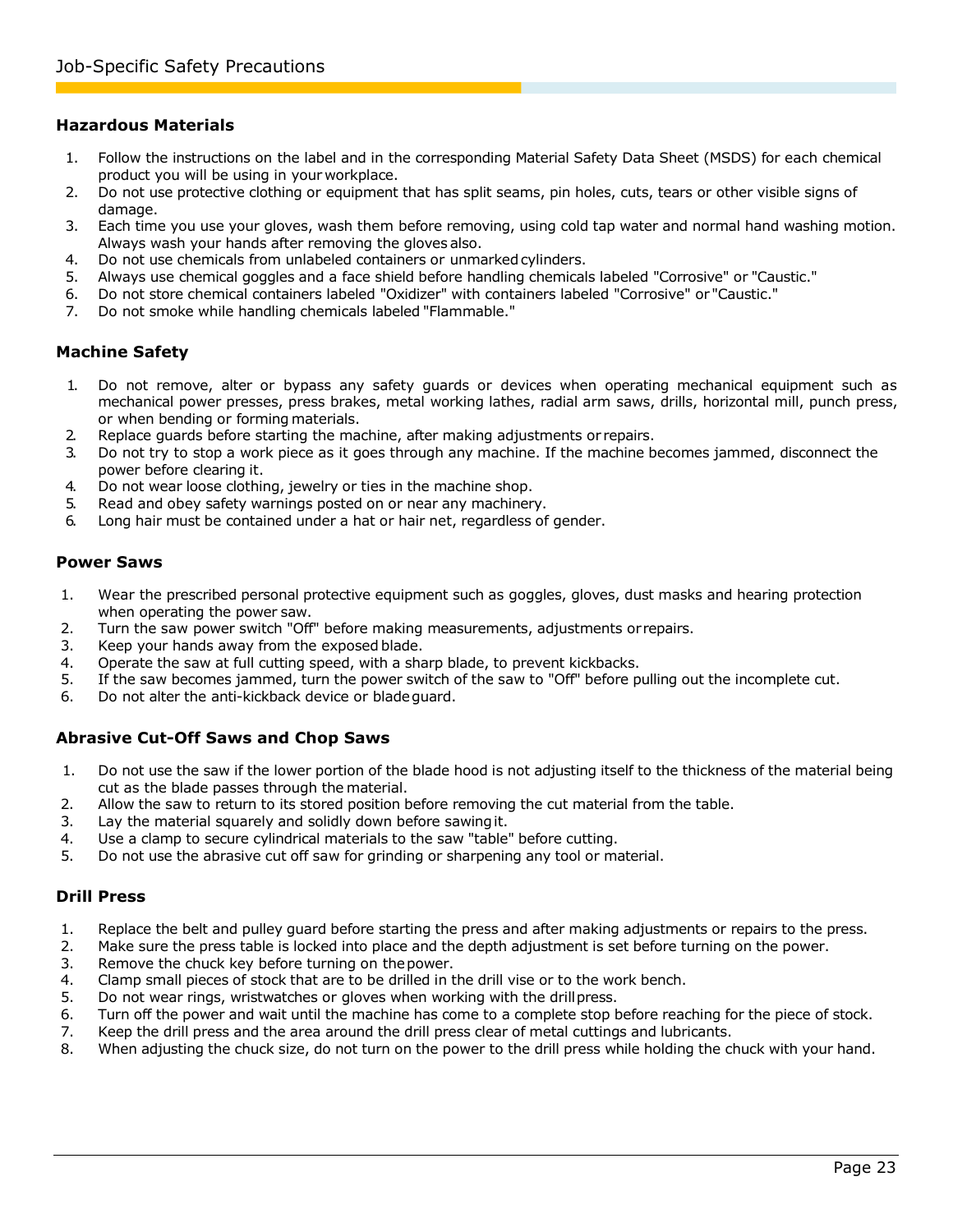## **Grinders & Grinding Wheels**

- 1 Prior to installing a new grinding wheel, inspect the wheel for cracks or other visible damage by conducting a -ring test.Tap the wheel gently with a plastic screwdriver handle to detect cracks that are not visible. If the wheel has a dead sound rather than aring sound, do not use the wheel.
- 2. Do not use a grinding wheel that has chips, cracks orgrooves.
- 3 Do not use the grinding wheel if it wobbles. Tag it -Out of Service."
- 4 Adjust the tongue guard so that it is no more than 1/4 inch from the grinding wheel.
- 5. Adjust the tool rest so that it is no more than 1/8 inch from the grinding wheel.
- 6. Do not use a bench grinder if it is not firmly anchored to the work bench or other secure platform.
- 7. Do not install a grinding wheel whose labeled RPM is lower than the rated speed of the grinder.
- 8. Stand to one side of the plane of a rotating grinding wheel during the first few seconds of operation.
- 9. Grind on the side of the wheel only when it is made for side grinding.
- 10. Turn the grinder "off" when you have finished working with it and remain at the machine until it has completely stopped turning.

#### **Portable Grinders**

- 1. Do not use a portable hand-held grinder with a wheel diameter larger than 2" unless the grinder has a positive action switch to ensure the switch cannot be locked in the ―On‖ position.
- 2. Do not use a portable grinder if the grinding wheel guard is missing.
- 3. Do not clamp a portable grinder in a vice to use it as a bench grinder.

## **Pneumatic & Hydraulic Tools**

- 1. Do not point a charged compressed air hose at bystanders or use it to clean your clothing.
- 2. Lock and/or tag tools "Out of Service" to prevent usage of the defective or damaged tool.
- 3. Do not use tools that have handles with burrs or cracks.
- 4. Do not use compressors if their belt guards are missing. Replace the belt guards before using thecompressor.
- 5. Turn the power switch of the tool to "Off" and let it come to a complete stop before leaving it unattended.
- 6. Disconnect the tool from the air line before making any adjustments or repairs to the tool.

## **Electrical Powered Tools**

- 1. Do not use power equipment or tools on which you have not been trained.
- 2. Keep power cords away from the path of drills, saws, vacuum cleaners, floor polishers, mowers, knives and grinders.
- 3. Do not use cords that have splices, exposed wires or cracked or frayed ends.
- 4. Do not carry plugged in equipment or tools with your finger on the switch.
- 5. Do not carry equipment or tools by thecord.
- 6. Disconnect the tool from the outlet by pulling on the plug, not the cord.
- 7. Turn the tool off before plugging or unpluggingit.
- 8. Do not leave tools that are "On"unattended.
- 9. Do not handle or operate electrical tools when your hands are wet or when you are standing on wet floors.
- 10. Do not operate spark inducing tools such as grinders near containers labeled"Flammable."
- 11. Turn off the electrical tool and unplug it from the outlet before attempting repairs or service work. Tag the tool "Out of Service."
- 12. Do not use extension cords or other three-pronged power cords that have a missingprong.
- 13. Do not use an adapter such as a cheater plug that eliminates the ground.
- 14. Do not run extension cords through doorways, through holes in ceilings, walls or floors.
- 15. Do not drive over, drag, step on or place objects on a cord.
- 16. Do not use a power hand tool while wearing wet cotton gloves orwet leather gloves.
- 17. Never operate electrical equipment barefooted. Wear rubber-soled or insulated workboots.
- 18. Do not operate a power hand tool or portable appliance while holding a part of the metal casing or while holding the extension cord in your hand. Hold all portable power tools by the plastic hand grips or other nonconductive areas designed for gripping purposes.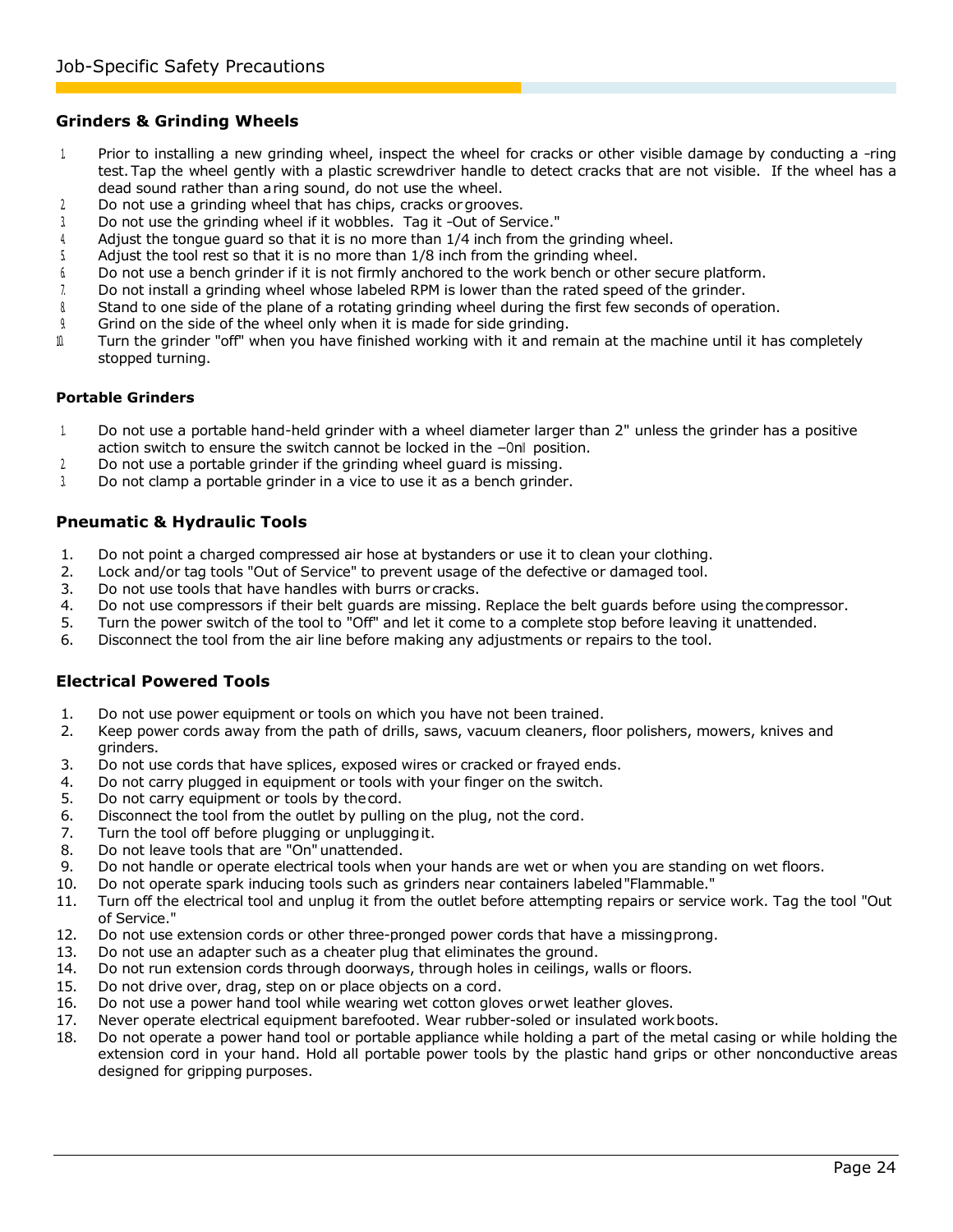# **Hand Tool Safety**

- 1. Do not continue to work if your safety glasses become fogged. Stop work and clean the glasses.
- 2. Tag worn, damaged or defective tools "Out of Service" and do not use them.
- 3. Do not use a tool if the handle surface has splinters, burrs, cracks or splits.
- 4. Do not use impact tools such as hammers, chisels, punches or steel stakes that have mushroomedheads.
- 5. When handing a tool to another person, direct sharp points and cutting edges away from yourself and the other person.
- 6. Do not carry sharp or pointed hand tools such as screwdrivers, scribes, chisels or files in your pocket unless the tool or your pocket is sheathed.
- 7. Do not perform "make-shift" repairs to tools.
- 8. Do not throw tools from one location to another or from one employee to another.
- 9. Transport hand tools only in tool boxes or tool belts. Do not carry tools in your hand or clothing when climbing.

## **Forklift Safety**

- 1. Only employer authorized personnel may operate forklifts.
- 2. Do not exceed the forklift lift capacity (refer to the lift capacity plate on the forklift).
- 3. Follow the manufacturer's guidelines concerning changes in the lift capacity before adding an attachment to a forklift.
- 4. Lift the load an inch or two to test for stability: If the rear wheels are not in firm contact with the floor, take a lighter load or use a forklift with a higher liftcapacity.
- 5. Do not raise or lower a load while you are in route. Wait until you are in the loading area and have stopped before raising or lowering the load.
- 6. After picking up a load, adjust the forks so that the load is tilted slightly backward for added stability.
- 7. Drive with the load at a ground clearance height of 4-6 inches at the tips and 2 inches at the heels in order to clear most uneven surfaces and debris.
- 8. Drive at a walking pace and apply brakes slowly to stop when driving on slippery surfaces such as icy or wet floors.
- 9. Approach railroad tracks at a 45 degree angle.
- 10. Do not drive over objects in yourpathway.
- 11. Do not drive into an area with a ceiling height that is lower than the height of the mast or overhead guard.
- 12. Steer wide when making turns.
- 13. Do not drive up to anyone standing or working in front of a fixed object such as a wall.
- 14. Do not drive along the edge of an unguarded elevated surface such as a loading dock or staging platform.
- 15. Obey all traffic rules and signs.
- 16. Sound the horn when approaching blind corners, doorways or aisles to alert other operators andpedestrians.
- 17. Do not exceed a working speed of five miles per hour and slow down in congested areas.
- 18. Stay a minimum distance of three fork truck lengths from other operating mobile equipment.
- 19. Drive in reverse and use a signal person when your vision is blocked by the load.
- 20. Look in the direction that you are driving; proceed when you have a clear path.
- 21. Do not use bare forks as a man-lift platform.
- 22. Do not load pallets of wood that are not banded on to the forklift.
- 23. Do not drive the forklift while people are on an attached aerial liftplatform.
- 24. Drive loaded forklifts forward up ramps and in reverse when driving down a ramp.
- 25. Drive unloaded forklifts in reverse when going up a ramp & forward when going down a ramp.
- 26. Raise the forks an additional two inches to avoid hitting or scraping the ramp surface as you approach the ramp.
- 27. Do not attempt to turn around on a ramp.
- 28. Do not use "Reverse" to brake.
- 29. Lower the forks completely, turn off the engine and set the parking brake before leaving your forklift.

## **Electrical Arc Welding**

- 1. Obey all signs posted in the weldingarea.
- 2. Use the welding screen to shield other employees from flying slag and intense light.
- 3. Wear a welding helmet with filter plates and lenses, welding gloves, a long sleeve shirt and long pants when welding.
- 4. Do not perform welding tasks while wearing wet cotton gloves or wet leather gloves.
- 5. Do not change electrodes with bare hands; use dry welder's gloves.
- 6. Do not use the welding apparatus if the power cord is cut, frayed, split or otherwise visibly damaged or modified.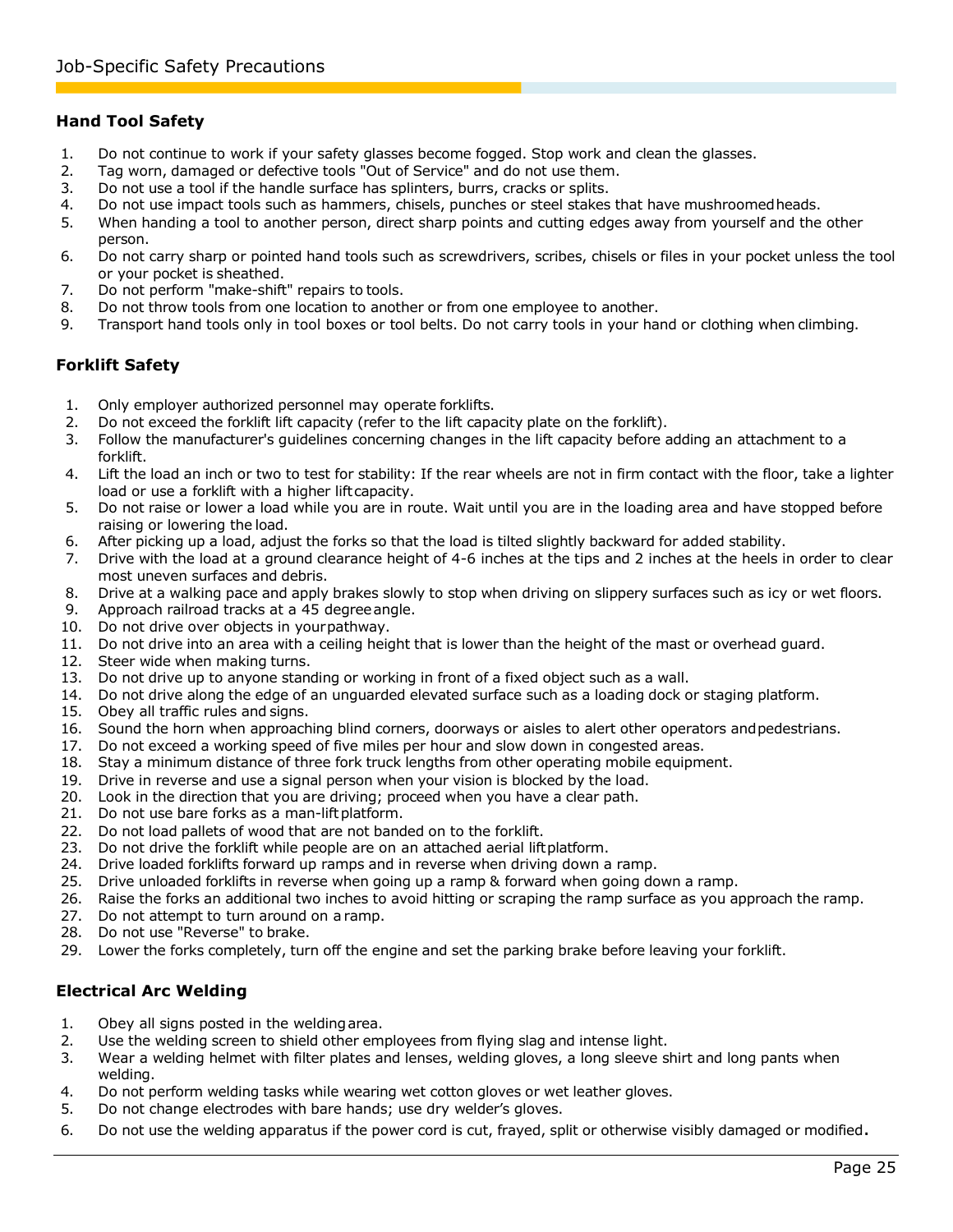## **Compressed Gas Cylinders – Storage & Handling**

- 1. Do not handle oxygen cylinders if your gloves are greasy oroily.
- 2. Store all cylinders in the upright position.
- 3. Place valve protection caps on gas cylinders that are in storage or not in use.
- 4. Do not lift cylinders by the valve protectioncap.
- 5. Do not store compressed gas cylinders in areas where they can come in contact with chemicals labeled "Corrosive."
- 6. Do not place cylinders against electrical panels or live electrical cords where the cylinder can become part of the circuit.
- 7. Do not store oxygen cylinders near fuel gas cylinders such as propane or acetylene, or near combustible material such as oil or grease.
- 8. If a cylinder is leaking around a valve or a fuse plug, move it to an outside area away from where work is performed and tag it to indicate the defect.

## **Hand Truck Safety**

- 1. When loading hand trucks, keep your feet clear of thewheels.
- 2. Do not exceed the manufacturer's load rated capacity. Read the capacity plate on the hand truck if you are unsure.
- 3. Place the load so that it will not slip, shift or fall. Use the straps, if they are provided, to secure the load.
- 4. For extremely bulky or pressurized items, such as gas cylinders, strap or chain the items to the hand truck.
- 5. Tip the load slightly forward so that the tongue of the hand truck goes under the load.
- 6. Push the tongue of the hand truck all the way under the load that is to be moved.
- 7. Keep the center of gravity of the load as low as possible by placing heavier objects below the lighter objects.
- 8. Push the load so that the weight will be carried by the axle and not the handles.
- 9. If your view is obstructed, ask a spotter to assist in guiding the load.
- 10. Do not walk backward with the hand truck, unless going upramps.
- 11. When going down an incline, keep the hand truck in front of you so that it can be controlled at all times.
- 12. Move hand trucks at a walking pace.
- 13. Store hand trucks with the tongue under a pallet, shelf, ortable.

# **Welding/Cutting/Brazing**

- 1. Obey all signs posted in the weldingarea.
- 2. Do not leave oily rags, paper such as blueprints or other combustible materials in the welding, cutting or brazing area.
- 3. Do not perform "hot work," such as welding, metal grinding or other spark producing operations, within 50 feet of containers labeled "Flammable" or "Combustible."
- 4. Use the red hose for gas fuel and the green hose foroxygen.
- 5. Do not use worn, burned or cracked hoses.
- 6. Do not use oil, grease or other lubricants on theregulator.
- 7. "Blow Out" hoses before attaching the torch.
- 8. Ignite torches with friction lighters only. Do not use a cigarettelighter.
- 9. Do not change electrodes with bare hands; use dryrubber gloves.
- 10. Bleed oxygen and fuel lines at the end ofthe work-shift.
- 11. Do not wear contact lenses when welding.
- 12. When welding, wear a welding helmet with filter plates and lenses, welding gloves, a long sleeve shirt, long pants, and an apron.
- 13. Wear clothing made of cotton, wool, or non-synthetic fibers. Wear long sleeve shirts, long pants, boots, and gloves.
- 14. Use the welding screen to shield other employees from flying slag and intense light.
- 15. Before welding place the floor fan behind you to keep welding fumes away from your face.
- 16. Do not use a torch on any container that is labeled "Flammable" or "Combustible."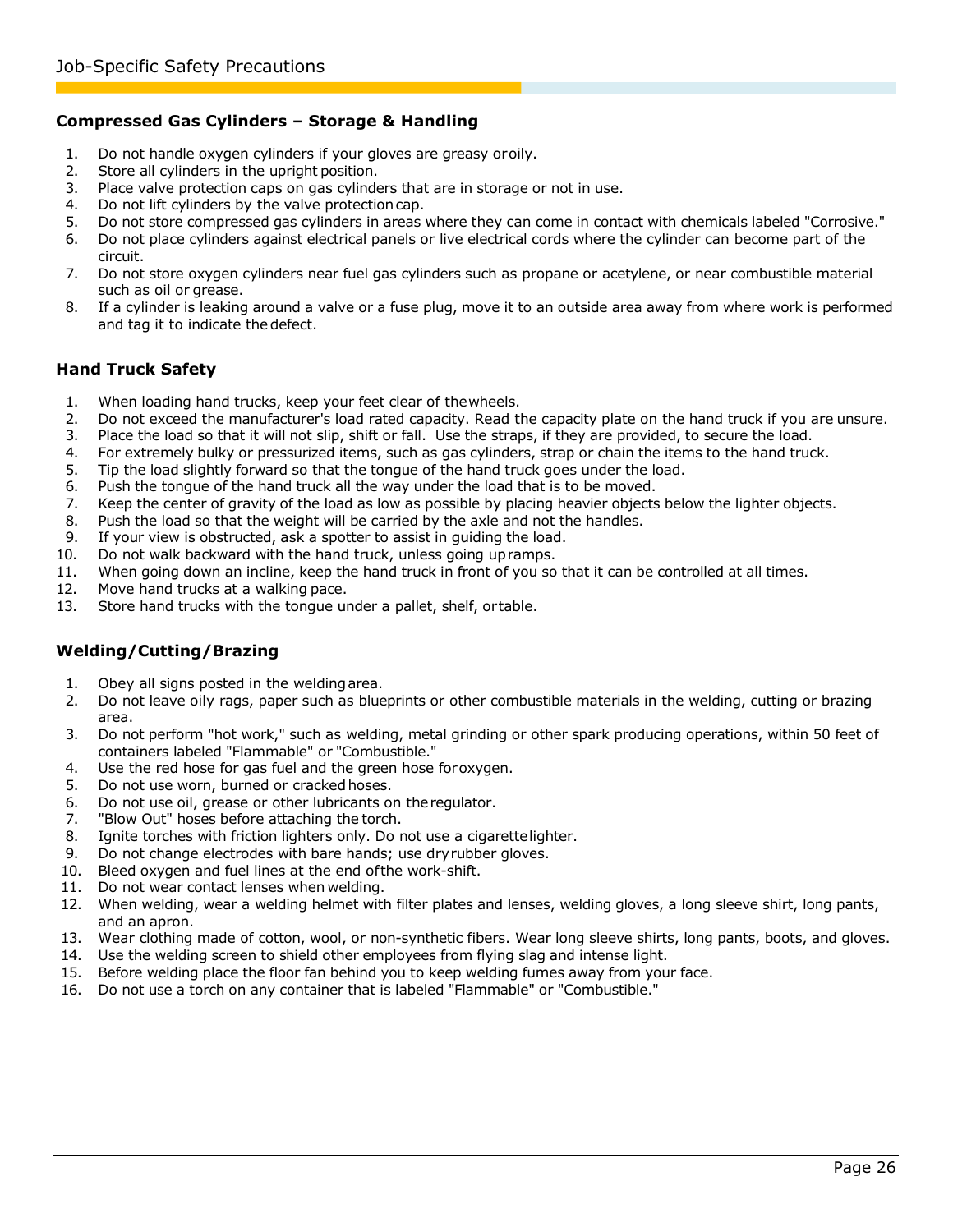## **Spray Painting**

- 1. Store rags that have oil or paint on them in closed metal containers labeled "oily rags."
- 2. Press the pressure relief valve on painting canisters and painting guns prior to disconnectingthem.
- 3. Do not eat, drink, smoke or apply cosmetics where spray painting is taking place.
- 4. Do not operate spark inducing tools such as grinders, drills or saws near containers labeled -Flammable " or in an explosive atmosphere such as paint spray booths or rooms.
- 5. Perform all spray painting operations in the spray booth orroom.
- 6. Do not point the spray gun toward any part of your body or at anyone else.
- 7. Turn the control switch to the "on" position to operate the mechanical ventilation system before and during all spraying operations.

## **Heat-Related Illnesses**

- 1. Wear loose, light colored clothing and a hat.
- 2. Adapt to working in hot conditions gradually, avoid over-exerting yourself during peak temperature periods.
- 3. Drink water frequently—at least eight ounces every 20 to 30 minutes. Stay away from liquids containing caffeine, as they tend to increase urination, which causes rapid depletion of body liquids.
- 4. Watch for the following signs and symptoms of heat-related illnesses:
	- a. Heat Cramps severe muscle spasms in the back, stomach, arms, and legs, which are attributed to the loss of body salt and water during periods of heavy perspiration.
	- b. Heat Exhaustion heavy sweating, cool or pale skin, nausea, headache, weakness, vomiting, andfast pulse.
	- c. Heat Stroke high body temperature, minimal sweating, red and dry skin, rapid breathing andpulse, headache, nausea, vomiting, diarrhea, seizures, confusion or unconsciousness.
- 5. Treat heat illness as soon as possible by doing the following:
	- a. Heat Cramps move to a cooler area and drink approximately six ounces of water every 15 minutes. Follow-up with a medical examination.
	- b. Heat Exhaustion move to a cooler area and lie down with your legs slightly elevated. Cool your body by fanning and applying cool, wet towels and drink approximately six ounces of water every 15 minutes. Follow-up with a medical examination.
	- c. Heat Stroke Call 9-1-1 immediately. Move to a cooler area, remove your outer clothing, immerse yourself in cool water or apply cool, wet towels or cloths to the body. Do NOT drink liquid, and wait for emergency personnel to arrive.

## **Cold Weather Illnesses**

- 1. Exposed skin freezes within one minute at -20°F when the wind speed is five miles per hour (mph), and will freeze at 10°F if the wind speed is 20 mph. When skin or clothing are wet, injury or illness can occur in temperatures above 10° F, and even above freezing (32° F). When the body is unable to warm itself, hypothermia and frostbite can set in, resulting in permanent tissue damage and even death.
- 2. Watch for the following signs of cold-related illnesses:
	- a. Uncontrollable shivering
		- b. Slurred speech
		- c. Clumsy movements
		- d. Fatigue
	- e. Confused behavior
- 3. Layer clothing to keep warm enough to be safe, but cool enough to avoid perspiring excessively.
	- a. Inner layer synthetic weave to keep perspiration away from the body.
	- b. Middle layer wool or synthetic fabric to absorb sweat and retain body heat.
	- c. Outer layer material designed to break the wind and allow for ventilation.
- 4. Wear a hat to avoid losing almost 40 percent of your body heat.
- 5. Place heat packets in gloves, vests, boots and hats to add heat to the body.
- 6. Watch out for the effects of cold temperatures on common body functions such as:
	- a. Reduced dexterity and hand usage
	- b. Cold tool handles reducing your grip force
	- c. The skin's reduced ability to feel pain in cold temperatures
	- d. Reduced muscle power and time to exhaustion